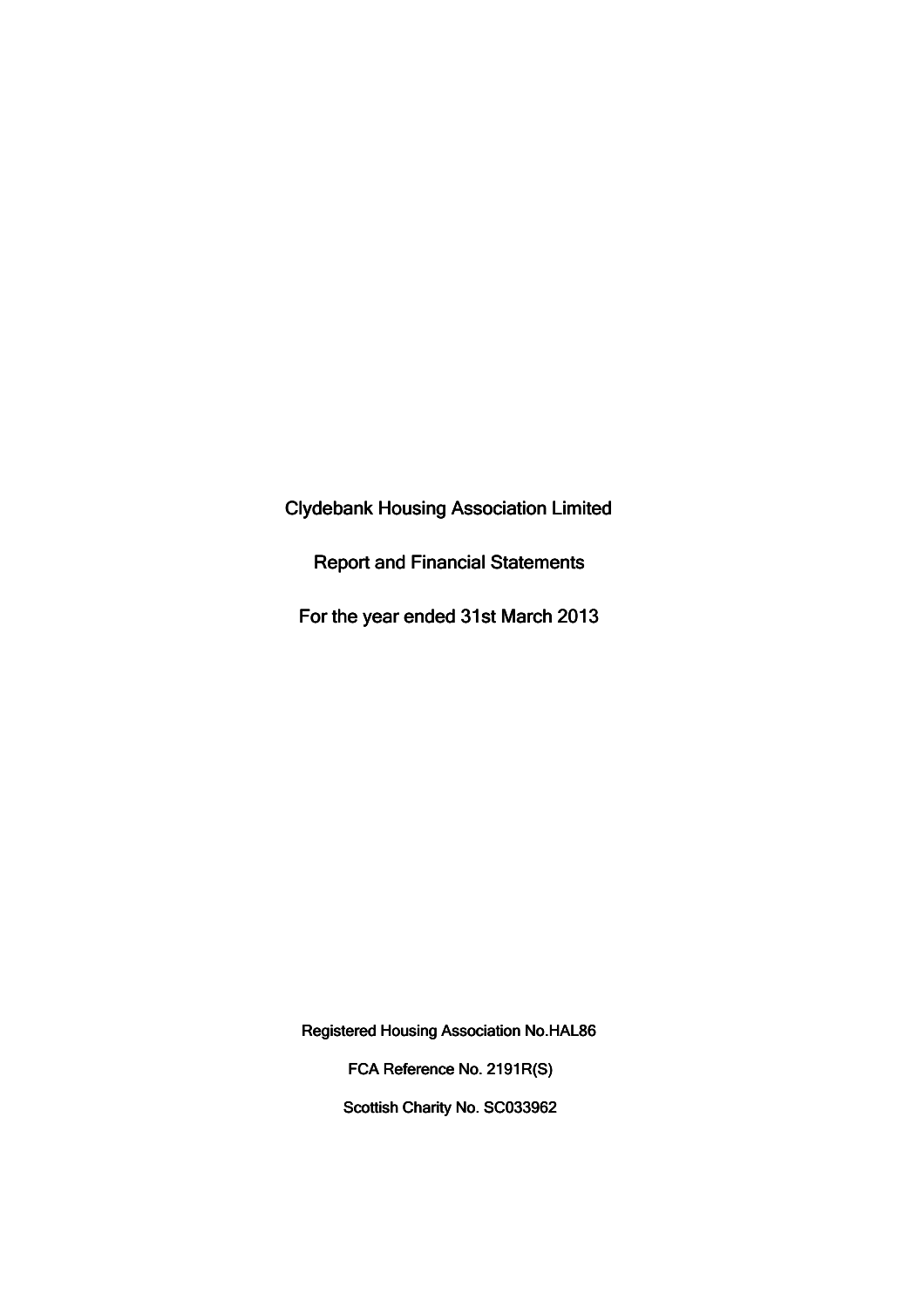# **CONTENTS**

|                                                                       | Page |
|-----------------------------------------------------------------------|------|
| MEMBERS OF THE MANAGEMENT COMMITTEE<br><b>EXECUTIVES AND ADVISERS</b> | 1    |
| REPORT OF THE MANAGEMENT COMMITTEE                                    | 2    |
| REPORT BY THE AUDITORS ON<br><b>CORPORATE GOVERNANCE MATTERS</b>      | 10   |
| <b>REPORT OF THE AUDITORS</b>                                         | 11   |
| INCOME AND EXPENDITURE ACCOUNT                                        | 13   |
| STATEMENT OF TOTAL RECOGNISED GAINS AND LOSSES                        | 13   |
| <b>BALANCE SHEET</b>                                                  | 14   |
| <b>CASH FLOW STATEMENT</b>                                            | 15   |
| NOTES TO THE FINANCIAL STATEMENTS                                     | 16   |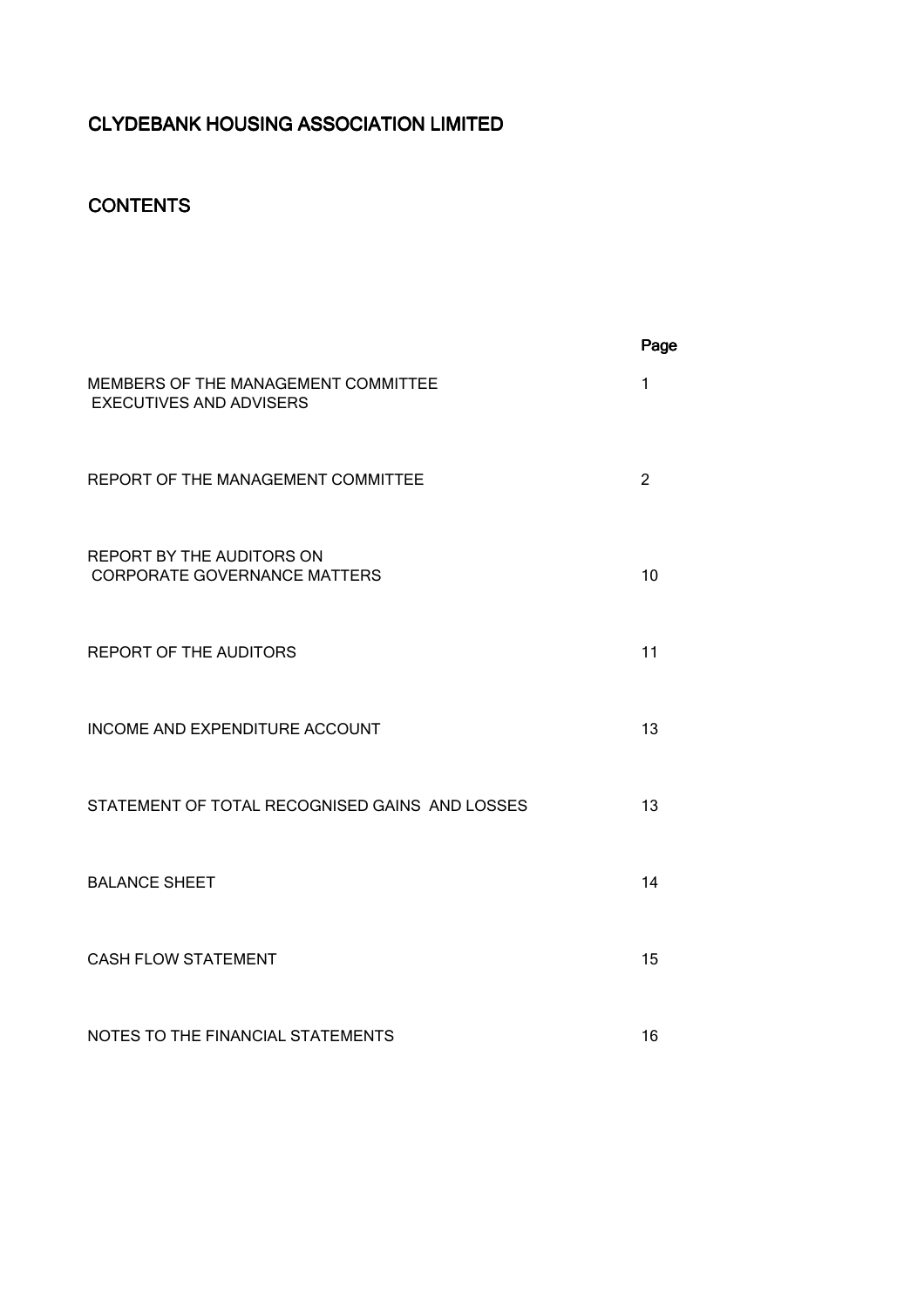## MANAGEMENT COMMITTEE, EXECUTIVES AND ADVISERS YEAR ENDED 31st MARCH 2013

#### MANAGEMENT COMMITTEE

THOMAS P WINTER JOHN HILLHOUSE PAUL SHIACH CHRIS MORGAN NEIL CRILLEY MARGARET SHIACH THOMAS MCCORMACK DOROTHY BAIN PATRICK MCGINLEY PATRICIA BETTY MARGARET MCALLISTER Resigned February 2013 MARGARET REID Resigned June 2012 SARAH FERRIER Resigned June 2012 CLLR. PATRICK MCGLINCHEY Resigned May 2012 CLLR JAMES MCELHILL Resigned May 2012 CLLR JOHN MOONEY Appointed May 2012 CLLR JIM BROWN Appointed May 2012

CHAIRMAN VICE CHAIRMAN **SECRETARY TREASURER** 

## EXECUTIVE OFFICERS

FIONA WEBSTER DIRECTOR SHARON KEENAN DEPUTE DIRECTOR JOE FARRELL HOUSING MANAGER LYNETTE LEES FINANCE MANAGER

## REGISTERED OFFICE

77-83 KILBOWIE ROAD CLYDEBANK G81 1BL

## AUDITORS

ALEXANDER SLOAN CHARTERED ACCOUNTANTS 38 CADOGAN STREET GLASGOW G2 7HF

## **BANKERS**

HALIFAX/BANK OF SCOTLAND SYLVANNIA WAY SOUTH CLYDE SHOPPING CENTRE CLYDEBANK G81

## **SOLICITORS**

BOYLE SHAUGHNESSY TC YOUNG 94 HOPE STREET GLASGOW GLASGOW G2 1BA G2 6QB

ALISON MACFARLANE MAINTENANCE MANAGER

STANDARD BUILDINGS 7 WEST GEORGE STREET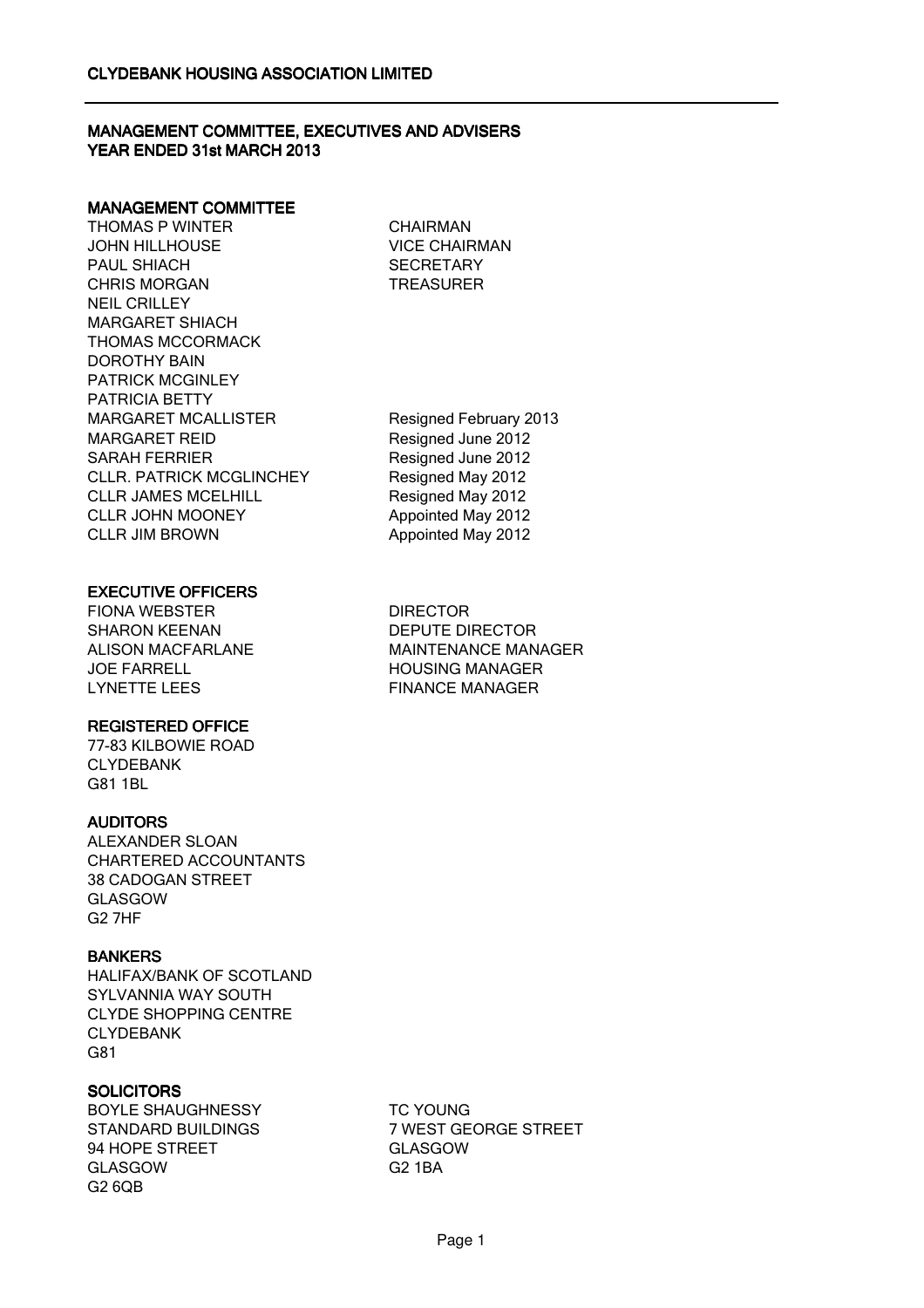#### REPORT OF THE MANAGEMENT COMMITTEE FOR THE YEAR ENDED 31ST MARCH 2013

The Management Committee presents its report and the Financial Statements for the year ended 31st March 2013.

#### Legal Status

The Association is a registered non-profit making organisation under the Industrial and Provident Societies Act 1965 No.2191RS. The Association is constituted under its Rule Book. The Association is a registered Scottish Charity with the charity number SC033962. The Association is registered with The Scottish Government as a Registered Property Factor, Registration No PF000231.

#### Principal Activities

The principal activity of Clydebank Housing Association is the development, management and maintenance of housing for people in housing need.

#### Strategic Aims

We aim to be an excellent landlord and factor, providing good quality, affordable homes within the Clydebank area.

We promote the involvement of tenants in our decision making, so that we can be sure our services meet their needs.

We work with the community and other partners to help to improve Clydebank as a place to live.

Our Aims are to:

1. Manage, build and maintain our housing stock to a high standard. We strive for both quality and value for money in all our services, so that rents remain affordable to people in work but with low wages.

2. Continually promote tenant involvement in how we work and perform. We try to ensure tenants views and priorities are taken into account in our policy reviews and service delivery.

3. Meet the specific housing needs of individuals where we can - as far as our existing stock allows and ensuring unmet needs are addressed.

4. Ensure we work in partnership with the community, the Council, other agencies and voluntary groups to make Clydebank more attractive as a place to live.

5. Encourage membership of the organisation among residents.

8. Support and develop staff to achieve their maximum potential in their jobs.

9. Comply with legislation and best practice in all that we do.

#### Business review

The Association made a surplus of £817,447 in the year.

The Association remains in a strong financial position with over £5m deposited as cash funds. Clydebank Housing Association Limited continues to have a substantial major repair investment programme with kitchen, bathroom and central heating renewals due in a high proportion of properties over the next year. The Association has also provided for considerable funds over the next five years to continue with the extensive major repairs programme and all of which has been recently costed. Cash surpluses in future years will be subject to the planned major repair programme.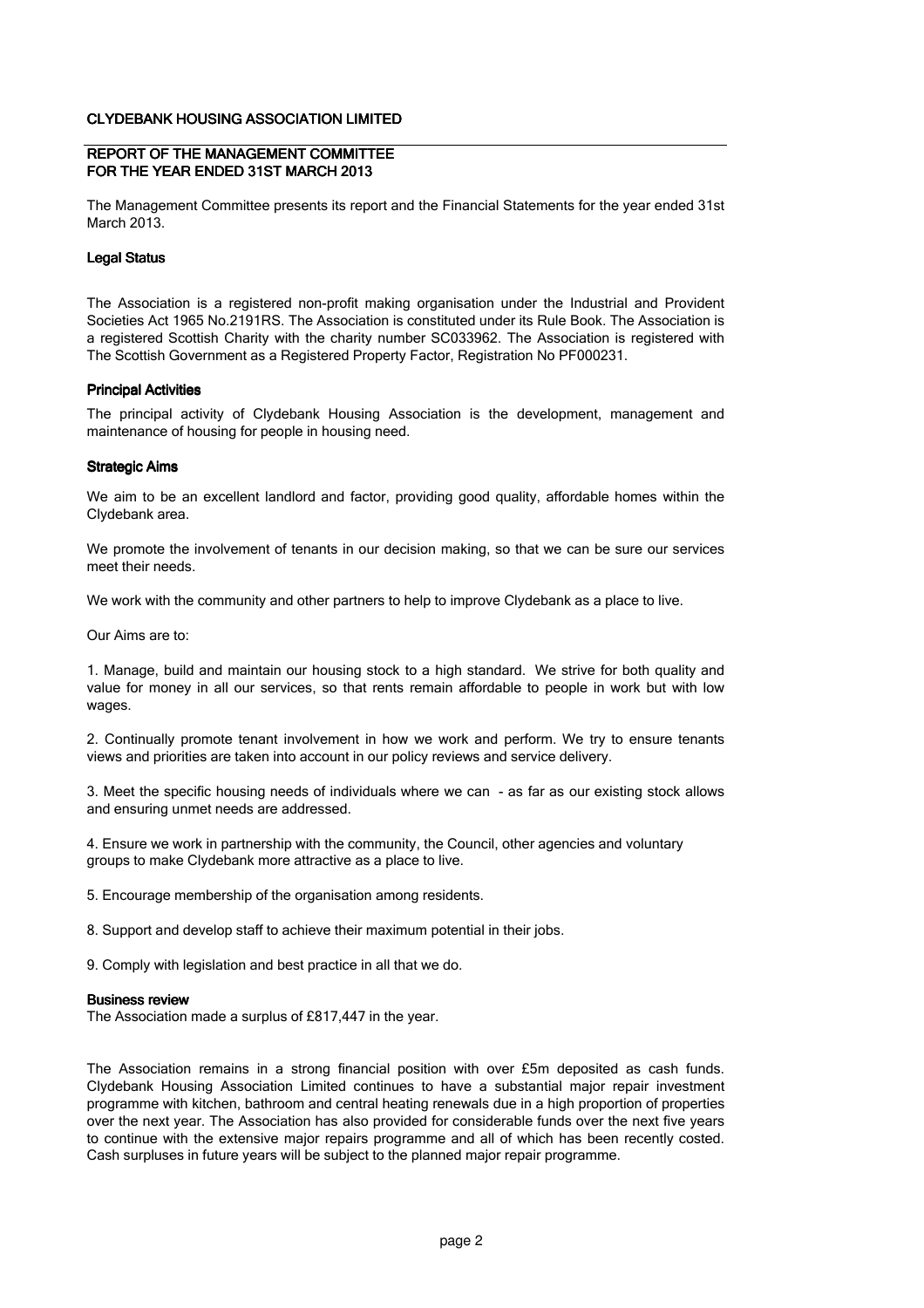#### REPORT OF THE MANAGEMENT COMMITTEE FOR THE YEAR ENDED 31ST MARCH 2013

#### Review of Business and Future Developments (Contd.)

#### Surplus for the year and transfers

| The results for the year are shown in the Income and Expenditure Account on page 13 |         |
|-------------------------------------------------------------------------------------|---------|
| Transfers to designated reserve:                                                    |         |
| - Major repairs reserve                                                             | 817.447 |
| Transfer from revenue reserve                                                       |         |
| Surplus for the year                                                                | 817,447 |

#### Operational Review

#### 1 Corporate Governance

Our governing body is our Management Committee, which is elected by and is responsible to the wider membership. It is the responsibility of the Committee to determine the strategy and overall direction for the Association and its policies. They also monitor the operational activities of the Association and set standards of service delivery.

The Management Committee members serve in a voluntary capacity and are unpaid. We recognise that this puts even more onus on us to ensure that we set and achieve high standards of professionalism in our work. We take governance very seriously and review our Governance policies and processes regularly.

The Executive Team is responsible for achieving the strategy set, undertaking the operational activities in line with the policies set.

This report details issues that have arisen during the year relating to the main activities undertaken by Clydebank Housing Association.

#### 2 Corporate Issues

Tenant involvement and participation is a major part of Clydebank Housing Association Limited's Aims and Objectives and we continue to review how Clydebank Housing Association Limited involves tenants in its activities. Clydebank Housing Association Limited is committed to involving tenants in decision making and policy making.

#### Performance Management

Service delivery is underpinned by staff performance. This continues to be a high priority for us. We continue to invest in our staff in terms of provision and access to training opportunities in order to ensure that a high level of performance is maintained.

#### Best use of resources

We regularly conduct risk assessments and take any action necessary to reduce or limit risk. We have continued with a programme of major investment in our housing stock, which is by far our most costly asset. This includes carrying out both major repair and cyclical repairs and also considering whether any of our schemes should be improved further to meet the changing requirements of tenants in the future. We regularly update our stock condition information, to ensure that our long-term financial planning reflects our future investment requirements.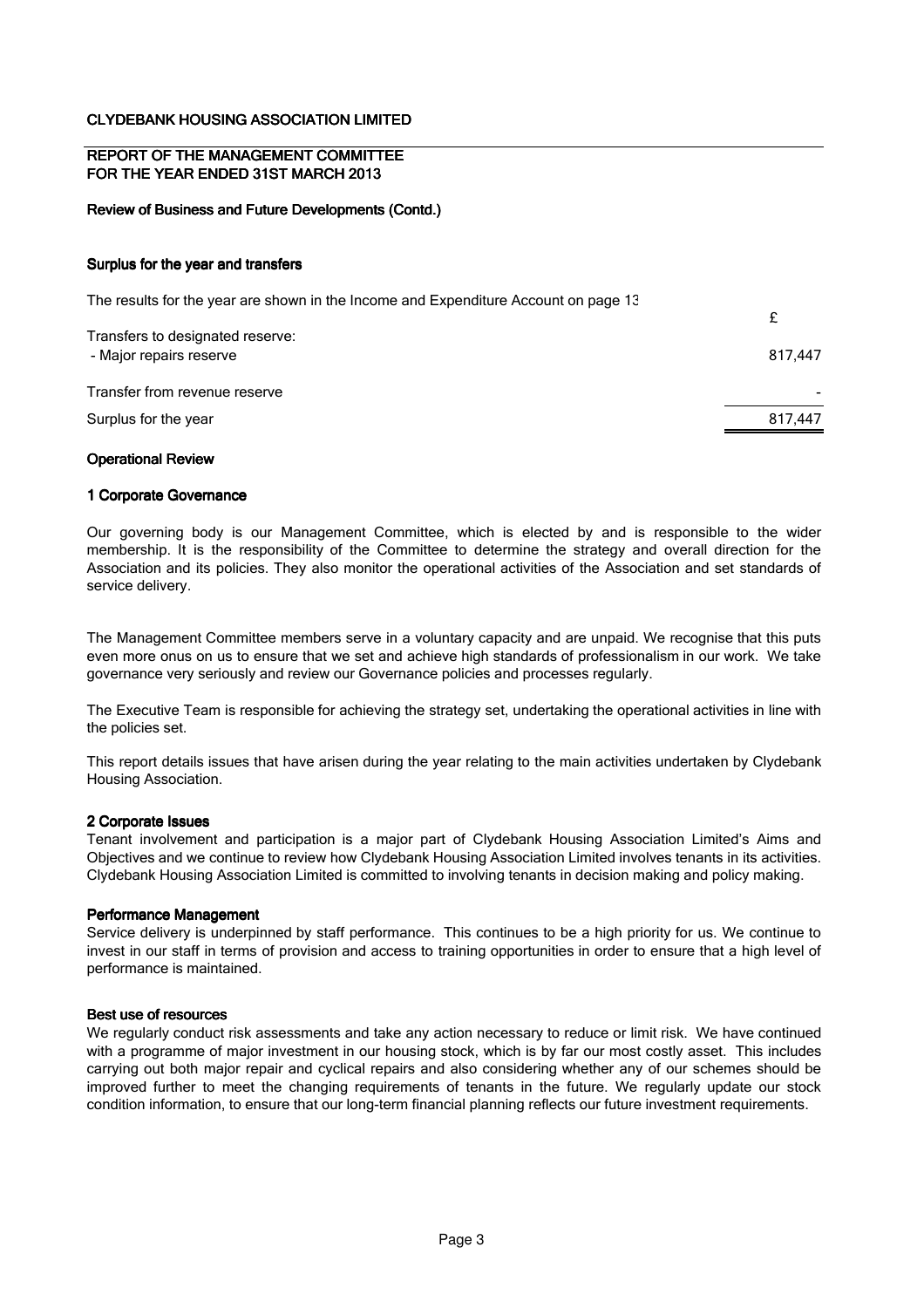#### REPORT OF THE MANAGEMENT COMMITTEE FOR THE YEAR ENDED 31ST MARCH 2013

#### Review of Business and Future Developments (Contd.)

#### **Services**

We aim to deliver high quality services and we set ourselves the goal of achieving continuous improvement in what we do. In our housing stock, we moved ahead with some major repairs that had become necessary and introduced improved arrangements for gas servicing.

Our rent arrears management improved, with clearer information to tenants. We continued to deliver many completed adaptations to existing properties, to meet the specific needs of our tenants.

#### 3 Development Issues

We have spent £190,832 on developing/increasing housing stock (2012 - £197,260) during the year of which £79,012 (2012 - £94,136) was funded by Housing Association Grants.

#### 4 Housing Issues

Clydebank continues to work on reducing the period of time taken to re-let or let new properties, to ensure that we maximise our effectiveness in housing people in need and reduce our costs. The rent loss due to empty properties was £13,233 (2012 - £10,353). Work is continuing to improve this figure.

#### 5 Other Areas

#### Risk Management Policy

The Committee has a formal risk management process to assess business risks and implement risk management strategies. This involves identifying the types of risks the Association faces, prioritising them in terms of potential impact and likelihood of occurrence, and identifying means of mitigating the risks. As part of this process the Committee review the adequacy of the Association's current internal controls.

In addition, the Committee has considered the guidance for directors of public listed companies contained within the Turnbull Report. They believe that although this is not mandatory for the Association it should, as a public interest body; adopt these guidelines as best practice. Accordingly they have set policies on internal controls which cover the following:

• consideration of the type of risks the Association faces.

- the level of risks which they regard as acceptable.
- the likelihood of the risks concerned materialising.

• the Association's ability to reduce the incidence and impact on the business of risks that do materialise; and the costs of operating particular controls relative to the benefit obtained.

• clarified the responsibility of management to implement the Committee's policies and to identify and evaluate risks for their consideration.

• communicated that employees have responsibility for internal control as part of their accountability for achieving objectives.

• embedded the control system in the charity's operations so that it becomes part of the culture of the Association.

• developed systems to respond quickly to evolving risks arising from factors within the charity and to changes in the external environment.

• included procedures for reporting failings immediately to appropriate levels of management and the Committee together with details of corrective action being undertaken.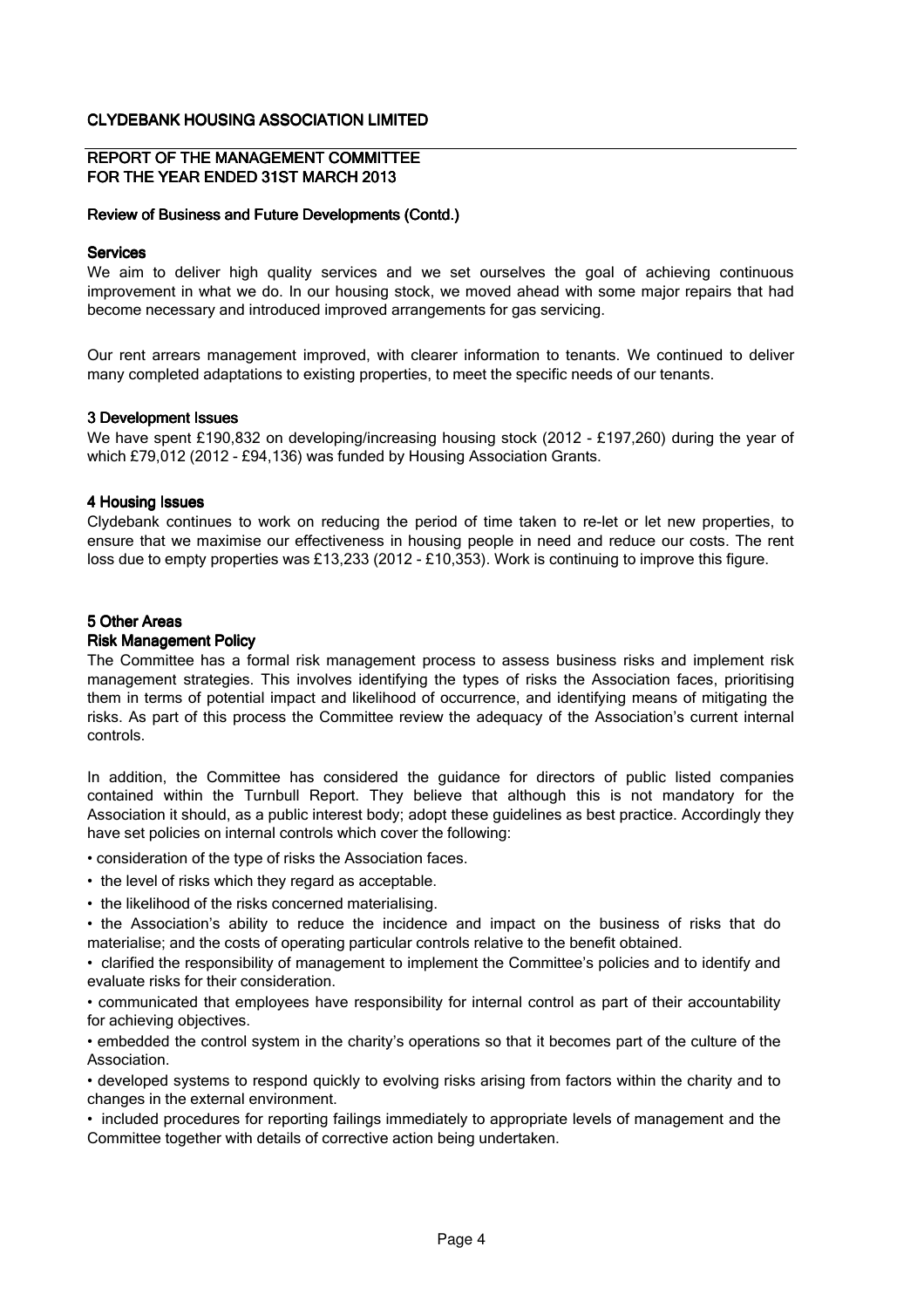#### REPORT OF THE MANAGEMENT COMMITTEE FOR THE YEAR ENDED 31ST MARCH 2013

#### Review of Business and Future Developments (Contd.)

#### Treasury Management

The Association has an active treasury management function, which operates in accordance with the Treasury Management Policy approved by the Management Committee. In this way the Association manages its borrowing arrangements to ensure that it is always in a position to meet its financial obligations as they fall due, whilst minimising excess cash and liquid resources held.

The Association, as a matter of policy, does not enter into transactions of a speculative nature. At 31 March 2013, the Association has a mix of fixed and variable rate finance, which it considers appropriate at this time.

#### Maintenance policies

The Association seeks to maintain its properties to the highest standard. To this end, programmes of cyclical repairs are carried out in the medium term to deal with the gradual and predictable deterioration of building components. It is expected that the cost of all these repairs would be charged to the Income and Expenditure account.

In addition, the Association has a long-term programme of major repairs to cover for works which have become necessary since the original development was completed, including works required by subsequent legislative changes. This includes replacement or repairs to features of the properties, which have come to the end of their economic lives. The cost of these repairs would be charged to the Income and Expenditure account, unless it was agreed they could be capitalised within the terms outlined in the SORP.

#### Internal Financial Control

The Committee of Management is responsible for establishing and maintaining the Association's system of internal control. Internal control systems are designed to meet the particular needs of the Association and the risks to which it is exposed, and by their nature can provide reasonable but not absolute assurance against material misstatement or loss. The key procedures which the Management Committee has established with a view to providing effective internal financial are outlined on page 9.

#### Management Structure

The Management Committee has overall responsibility for the Association and there is a formal schedule of matters specifically reserved for decision by the Committee.

#### Quality and Integrity of Personnel

The integrity and competence of personnel are ensured through high recruitment standards and subsequent training courses. High quality personnel are seen as an essential part of the control environment and the ethical standards expected are communicated through the Director.

#### Budgetary Process

Each year the Management Committee approves the annual budget and rolling five-year strategic plan. Key risk areas are identified. Performance is monitored and relevant action taken throughout the year through quarterly reporting to the Committee of variances from the budget, updated forecasts for the year together with information on the key risk areas. Approval procedures are in place in respect of major areas of risk such as major contract tenders, expenditure and treasury management.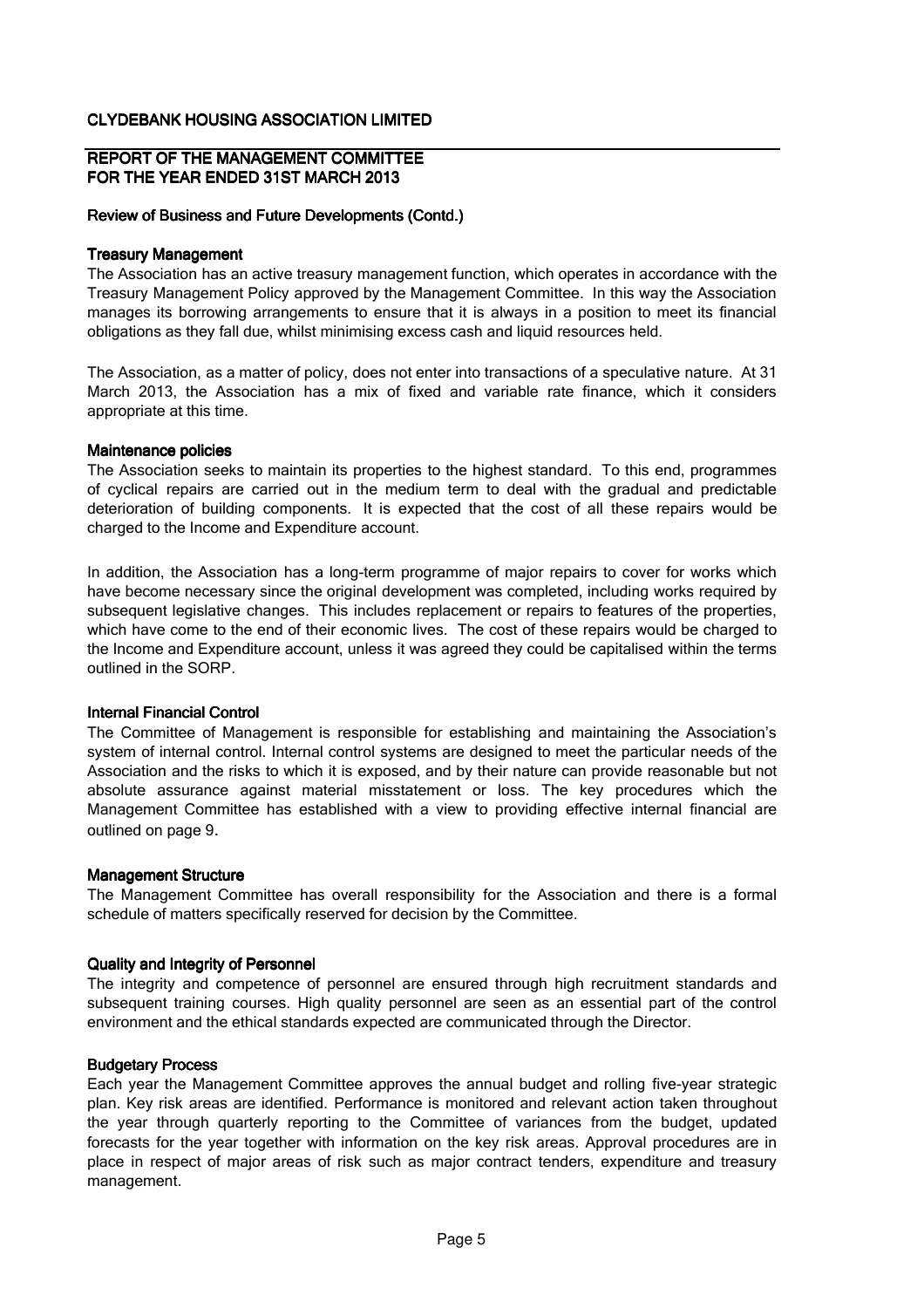#### REPORT OF THE MANAGEMENT COMMITTEE FOR THE YEAR ENDED 31ST MARCH 2013

#### Review of Business and Future Developments (Contd.)

#### Rental Income

The Association's Rent Policy is a points system based on the size, type and facilities of the accommodation. The policy ensures that the rent structure is easy to administer and covers the wide variations within the Association's properties. This policy follows the generally accepted practice/principles of the Housing Movement.

#### Employee Involvement and Health & Safety

The Association encourages employee involvement in all major initiatives.

#### Disabled Employees

Applications for employment by disabled persons are given full and fair consideration for all vacancies in accordance with their particular aptitudes and abilities. In the event of employees becoming disabled, every effort is made to retrain them in order that their employment with the Association may continue. It is the policy of the Association that training, career development and promotion opportunities should be available to all employees.

#### Credit Payment Policy

The Association's policy concerning the payment of its trade creditors complies with the Confederation of British Industry guidelines. The average payment period is thirty days.

#### General Reserves Policy

The Committee members have reviewed the reserves of Clydebank Housing Association Limited. This review encompassed the nature of the income and expenditure streams, the need to match variable income with fixed commitments and the nature of the reserves. To allow Clydebank Housing Association Limited to be managed efficiently and to provide a buffer for uninterrupted services, a general reserve equivalent to at least two months operating cost is being maintained. During the year the charity's general reserve remained constant at £500,000 (see note 17).

The Association has one other designated fund, the major repairs reserve. The purpose of this fund is detailed in note 1 in the financial statements. During the year this reserve increased from £10,135,486 to £10,952,933 as a result of a transfer from revenue reserves.

The Association aims to continually add to the reserve in line with its long term plans.

#### Sales of housing properties

Properties are disposed of under the appropriate legislation and guidance. All costs, first tranche sales, and grants relating to the share of property sold are removed from the financial statements at the date of sale. Any grants received that cannot be repaid from the proceeds of sale are abated and the grants removed from the financial statements.

We sold 1 (2012: 2) property under the Right to Buy scheme thereby allowing the tenant to achieve their aspiration of becoming a home owner.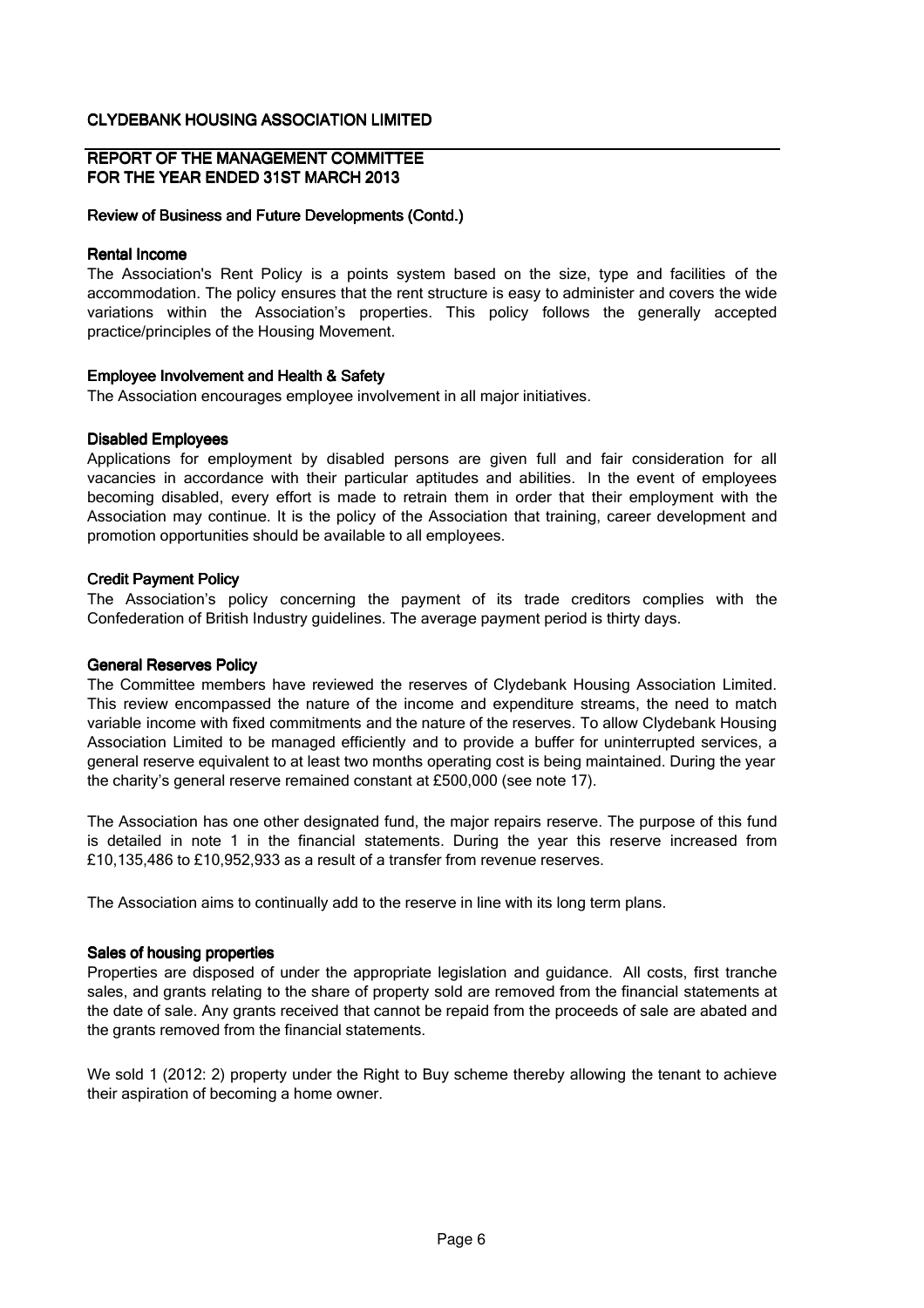#### REPORT OF THE MANAGEMENT COMMITTEE FOR THE YEAR ENDED 31ST MARCH 2013

### Review of Business and Future Developments (Contd.)

#### Mortgage to Rent and Shared Ownership buy-back Schemes

During the year 2012/13, the Association purchased one property through the Scottish Government's Mortgage to Rent scheme. The aim of the scheme is to help owners who are in financial difficulty and are in danger of being made homeless. The Association also purchased three shared ownership properties where the sharing owner was facing serious financial difficulties and thereafter was able to remain in the property under a standard Scottish Secure Tenancy Agreement.

#### Future Developments 2013

In response to the Government's changes to the funding regime, the Association continues to investigate new funding models, which will allow us to continue our main objective of providing affordable housing.

We are currently considering a possible partnership with Knowes Housing Association and West Dunbartonshire Council to develop proposals for affordable housing on the site of the former Braidfield High School.

In addition to any new build development, we continue to process Mortgage to Rent opportunities as they arise. This enables CHA to achieve a modest level of growth in our stock numbers and to offset any losses through Right to Purchase, when other opportunities for development may be limited by funding constraints.

#### Management Committee and Executive Officers

The members of the Management Committee and the Executive Officers are listed on Page 1.

Each member of the Management Committee holds one fully paid share of £1 in the Association. The Executive Officers hold no interest in the Association's share capital and, although not having the legal status of Directors, they act as Executives within the authority delegated by the Management Committee.

The members of the Management Committee are also Trustees of the Charity. Members of the are appointed by the members at the Association's Annual General Meeting.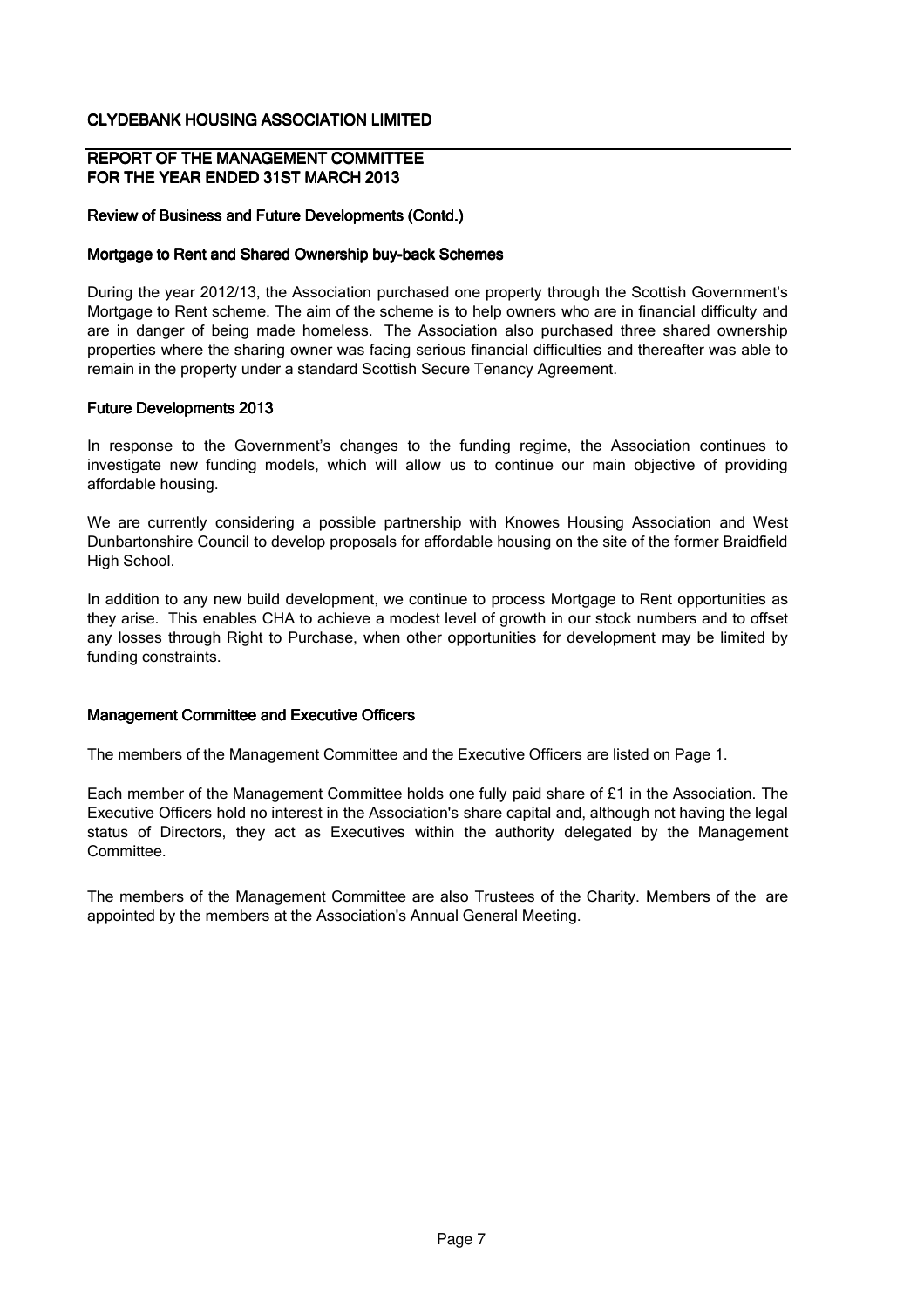## REPORT OF THE MANAGEMENT COMMITTEE FOR THE YEAR ENDED 31ST MARCH 2013

### Statement of Management Committee's Responsibilities

The Industrial and Provident Societies Acts 1965 to 2002 require the Management Committee to prepare Financial Statements for each financial year which give a true and fair view of the state of affairs of the Association and of the surplus or deficit of the Association for that period. In preparing those Financial Statements, the Management Committee is required to:-

- select suitable accounting policies and then apply them consistently;
- make judgments and estimates that are reasonable and prudent;
- state whether applicable accounting standards have been followed, subject to any material departures disclosed and explained in the Financial Statements;
- prepare the Financial Statements on the going concern basis unless it is inappropriate to presume that the Association will continue in business;
- prepare a statement on Internal Financial Control.

The Management Committee is responsible for keeping proper accounting records which disclose with reasonable accuracy at any time the financial position of the Association and to enable them to ensure that the Financial Statements comply with the Industrial and Provident Societies Act 1965 to 2002, the Housing (Scotland) Act 2010 and the Determination of Accounting Requirements 2012. They are also responsible for safeguarding the assets of the Association and hence for taking reasonable steps for the prevention and detection of fraud and other irregularities. It is also responsible for ensuring the Association's suppliers are paid promptly.

The Management Committee must in determining how amounts are presented within items in the income and expenditure account and balance sheet, have regard to the substance of the reported transaction or arrangement, in accordance with generally accepted accounting practices.

In so far as the Management Committee are aware:

- There is no relevant audit information (information needed by the Housing Association's auditors in connection with preparing their report) of which the Association's auditors are unaware, and
- The Management Committee have taken all steps that they ought to have taken to make themselves aware of any relevant audit information and to establish that the Housing Association's auditors are aware of that information.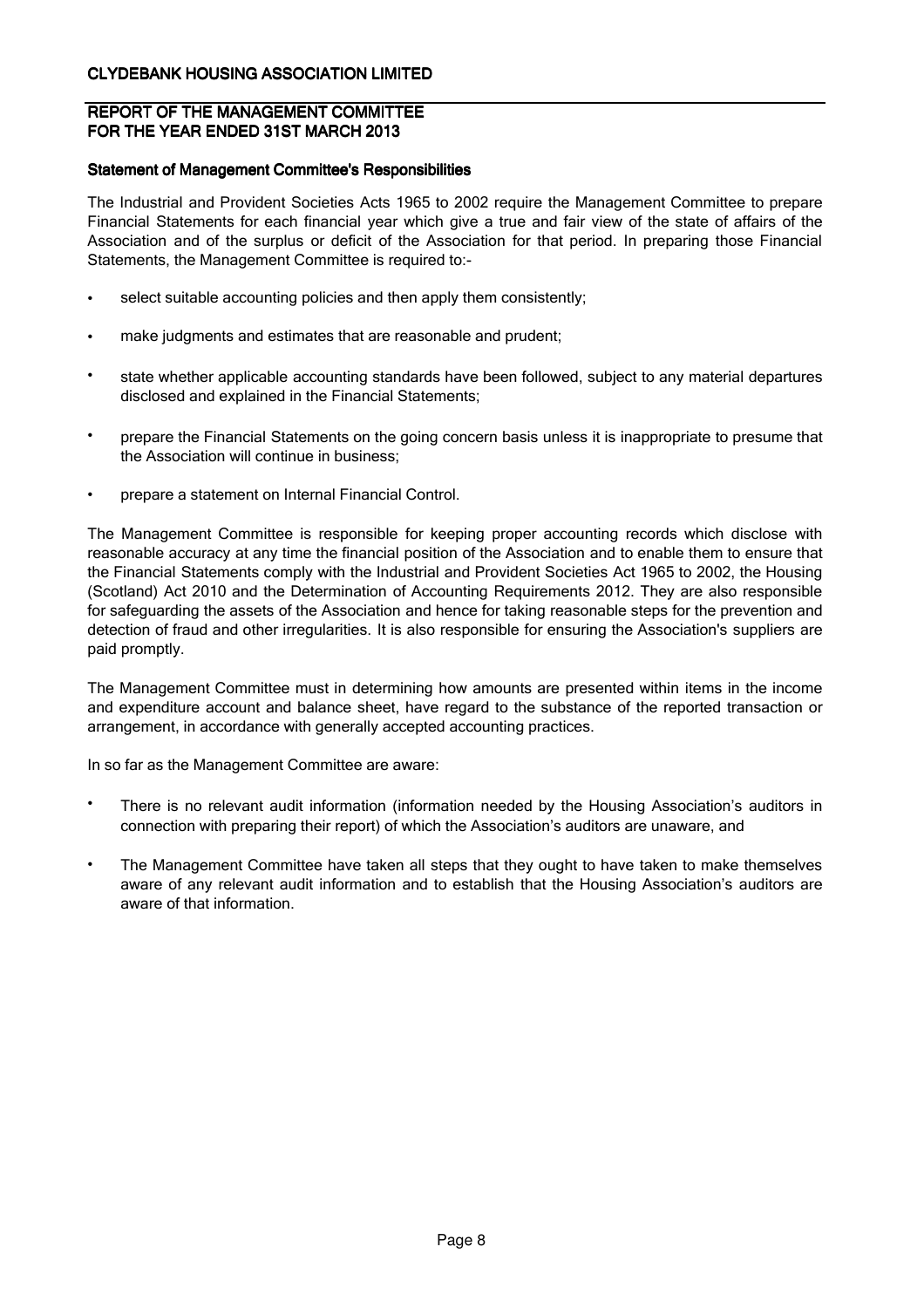## REPORT OF THE MANAGEMENT COMMITTEE FOR THE YEAR ENDED 31ST MARCH 2013

#### Statement on Internal Financial Control

The Management Committee acknowledges its ultimate responsibility for ensuring that the Association has in place a system of controls that is appropriate for the business environment in which it operates. These controls are designed to give reasonable assurance with respect to:

- the reliability of financial information used within the Association, or for publication;
- the maintenance of proper accounting records;
- the safeguarding of assets against unauthorised use or disposition.

It is the Management Committee's responsibility to establish and maintain systems of Internal Financial Control. Such systems can only provide reasonable and not absolute assurance against material financial mis-statement or loss. Key elements of the Association's systems include ensuring that:

- formal policies and procedures are in place, including the ongoing documentation of key systems and rules relating to the delegation of authority, which allow the monitoring of controls and restrict the unauthorised use of Association's assets;
- experienced and suitably qualified staff take responsibility for important business functions and annual appraisal procedures have been established to maintain standards of performance;
- forecasts and budgets are prepared which allow the management team and the Management Committee to monitor key business risks, financial objectives and the progress being made towards achieving the financial plans set for the year and for the medium term;
- regular financial management reports are prepared promptly, providing relevant, reliable and up to date financial and other information, with significant variances from budget being investigated as appropriate;
- all significant new initiatives, major commitments and investment projects are subject to formal authorisation procedures, through the Management Committee;
- the Management Committee receive reports from management and from the external and internal auditors to provide reasonable assurance that control procedures are in place and are being followed and that a general review of the major risks facing the Association is undertaken;
- formal procedures have been established for instituting appropriate action to correct any weaknesses identified through internal or external audit reports.

#### **Donations**

During the year the Association made charitable donations amounting to £50 (2012 £nil).

## Auditors

A resolution to re-appoint the Auditors, Alexander Sloan, Chartered Accountants, will be proposed at the Annual General Meeting.

#### By order of the Management Committee

18 June 2013 **Secretary** PAUL SHIACH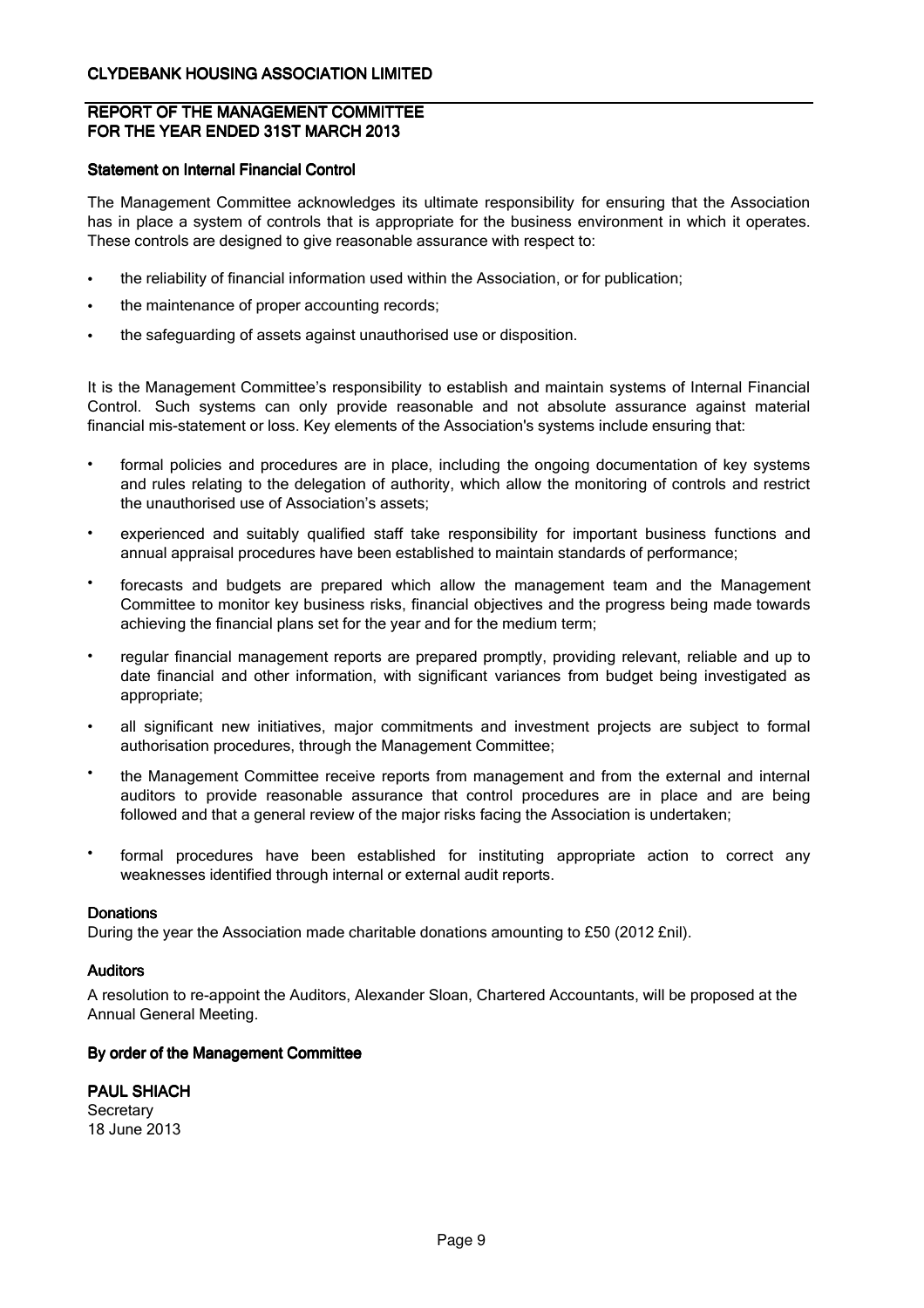## REPORT BY THE AUDITORS TO THE MANAGEMENT COMMITTEE OF CLYDEBANK HOUSING ASSOCIATION LIMITED ON CORPORATE GOVERNANCE MATTERS

In addition to our audit of the Financial Statements, we have reviewed your statement on Page 9 concerning the Association's compliance with the information required by the section on Internal Financial Control within SFHA's publication "Raising Standards in Housing".

## Basis of Opinion

We carried out our review having regard to the requirements relating to corporate governance matters within Bulletin 2006/5 issued by the Auditing Practices Board. The Bulletin does not require us to review the effectiveness of the Association's procedures for ensuring compliance with the guidance notes, nor to investigate the appropriateness of the reasons given for non-compliance.

#### **Opinion**

In our opinion the Statement on Internal Financial Control on page 9 has provided the disclosures required by the section on Internal Financial Control within SFHA's publication "Raising Standards in Housing" and is consistent with the information which came to our attention as a result of our audit work on the Financial Statements.

Through enquiry of certain members of the Management Committee and Officers of the Association, and examination of relevant documents, we have satisfied ourselves that the Management Committee's Statement on Internal Financial Control appropriately reflects the Association's compliance with the information required by the section on Internal Financial Control within SFHA's "Raising Standards in Housing".

ALEXANDER SLOAN Chartered Accountants

GLASGOW 18 June 2013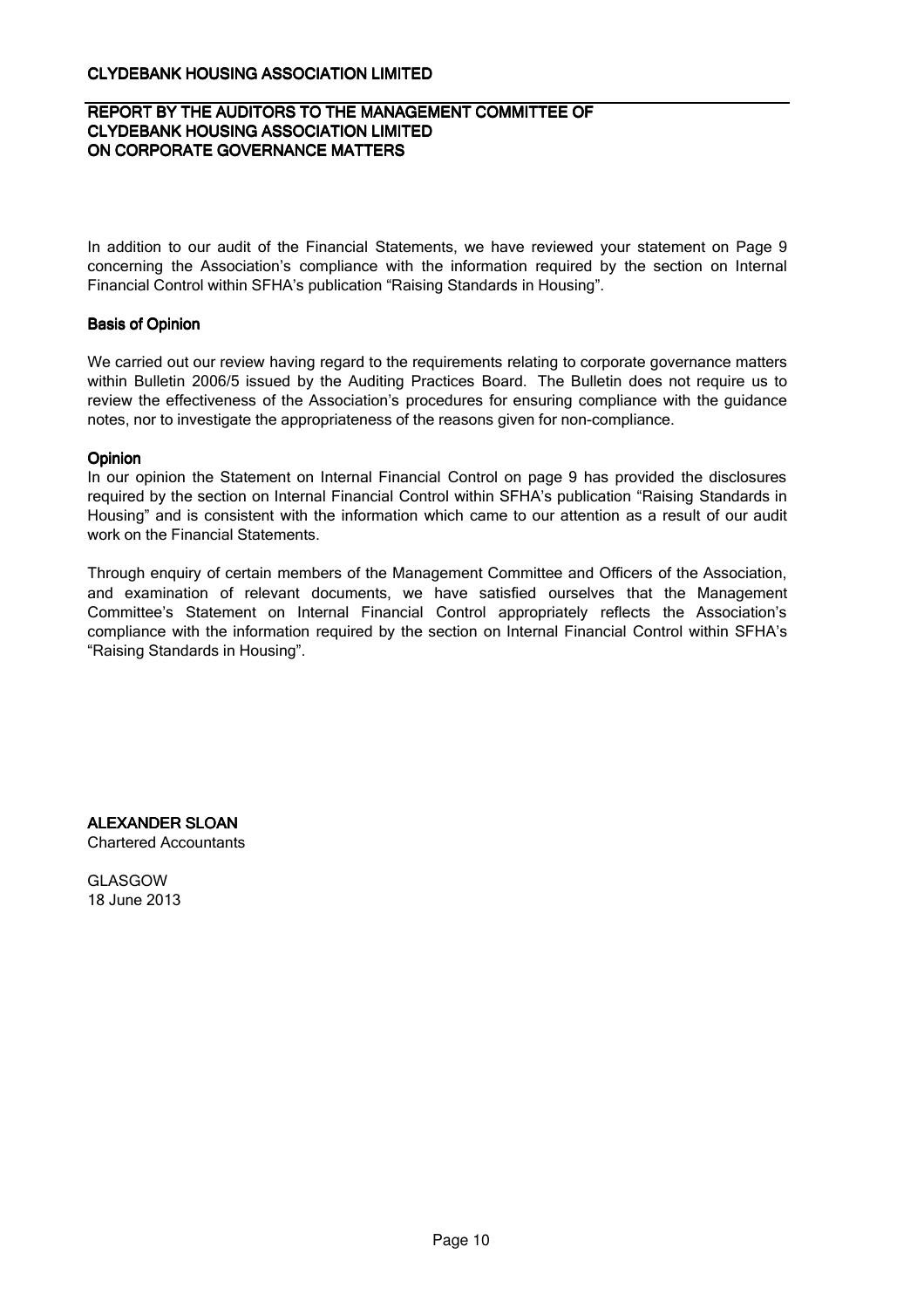We have audited the financial statements of Clydebank Housing Association Limited for the year ended 31st March 2013 which comprise an income and expenditure account, balance sheet, cash flow statement and related notes. The financial reporting framework that has been applied in their preparation is applicable law and United Kingdom Accounting Standards (United Kingdom Generally Accepted Accounting Practice).

This report is made solely to the Association's members, as a body, in accordance with Section 9 of the Friendly and Industrial and Provident Societies Act 1968. Our audit work has been undertaken so that we might state to the Association's members those matters we are required to state to them in an auditors' report and for no other purpose. To the fullest extent permitted by law, we do not accept or assume responsibility to anyone other than the Association and the Association's members as a body, for our audit work, for this report, or for the opinions we have formed.

#### Respective Responsibilities of Management Committee and Auditors

As explained more fully in the Statement of Management Committee's Responsibilities the Association's Management Committee, are responsible for the preparation of the Financial Statements that give a true and fair view.

Our responsibility is to audit and express an opinion on the financial statements in accordance with applicable law and International Standards on Auditing (UK and Ireland). Those standards require us to comply with the Auditing Practices Board's (APB's) Ethical Standards for Auditors.

#### Scope of the audit on the Financial Statements

An audit involves obtaining evidence about the amounts and disclosures in the financial statements sufficient to give reasonable assurance that the financial statements are free from material misstatement, whether caused by fraud or error. This includes an assessment of: whether the accounting policies are appropriate to the Association's circumstances and have been consistently applied and adequately disclosed; the reasonableness of significant accounting estimates made by the Management Committee; and the overall presentation of the financial statements. In addition, we read all the financial and non-financial information in the Management Committee's report to identify material inconsistencies with the audited financial statements. If we become aware of any apparent material misstatements or inconsistencies we consider the implications of our report.

#### Opinion on the financial statements

In our opinion the Financial Statements:

- give a true and fair view of the state of the Association's affairs as at 31st March 2013 and of its surplus for the year then ended;
- have been properly prepared in accordance with United Kingdom Generally Accepted Accounting Practice: and
- have been properly prepared in accordance with the Industrial and Provident Societies Acts 1965 to 2002, the Housing (Scotland) Act 2010 and the Determination of Accounting Requirements 2012.

In our opinion the exemption granted by the Financial Services Authority from the requirement to prepare Group Accounts is applicable as the amounts involved are not material.

### Matters on which we are required to report by exception

We are required to report to you if, in our opinion:

- the information given in the Management Committee's Report is inconsistent with the financial statements.
- proper books of account have not been kept by the Association in accordance with the requirements of the legislation.
- a satisfactory system of control over transactions has not been maintained by the Association in accordance with the requirements of the legislation.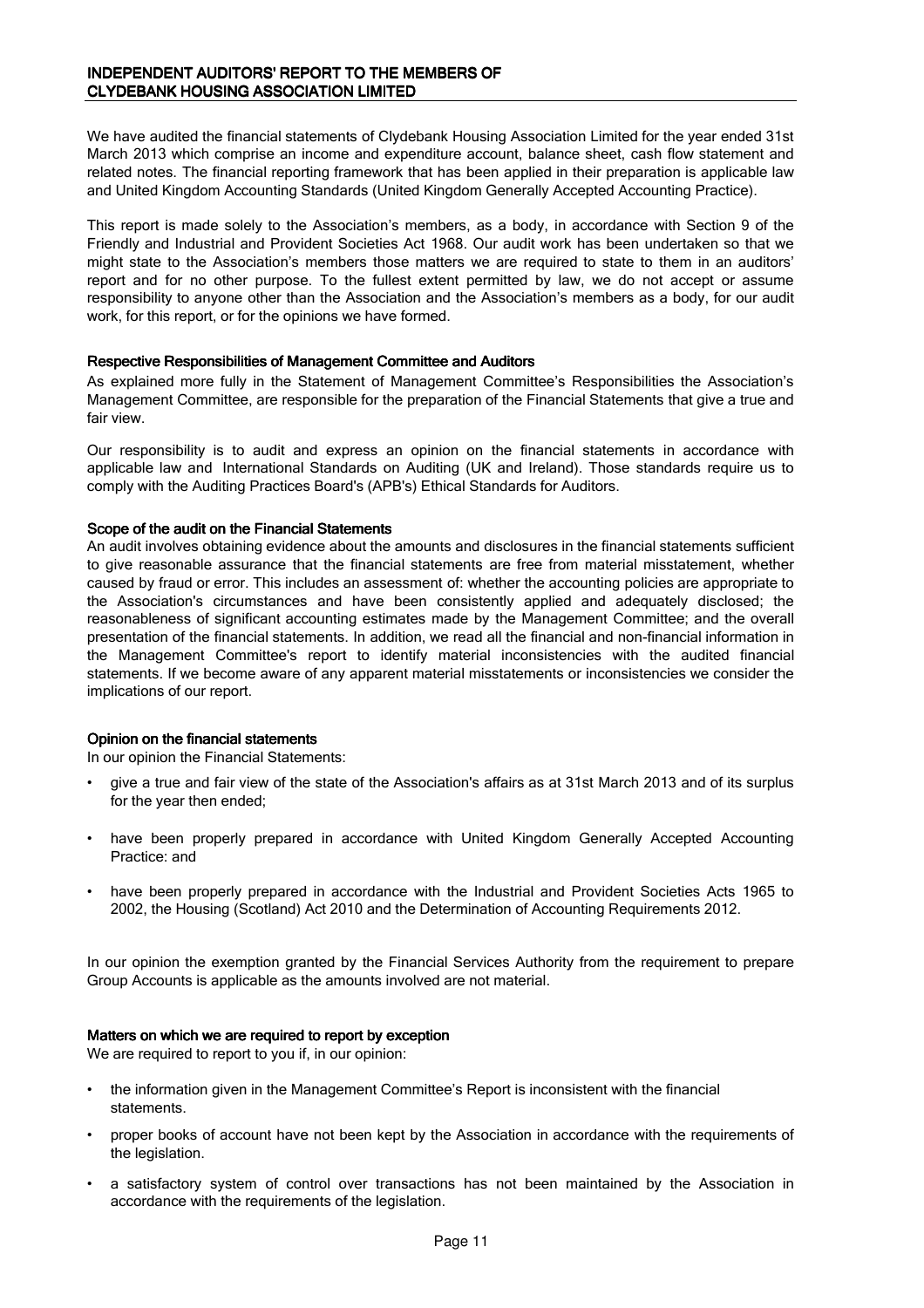## INDEPENDENT AUDITORS' REPORT TO THE MEMBERS OF CLYDEBANK HOUSING ASSOCIATION LIMITED

# Matters on which we are required to report by exception (contd.)

- the Income and Expenditure Account to which our report relates, and the Balance Sheet are not in agreement with the books of the Association.
- we have not received all the information and explanations necessary for the purposes of our audit.

We have nothing to report in respect of these matters.

## ALEXANDER SLOAN

Chartered Accountants Statutory Auditors GLASGOW 18 June 2013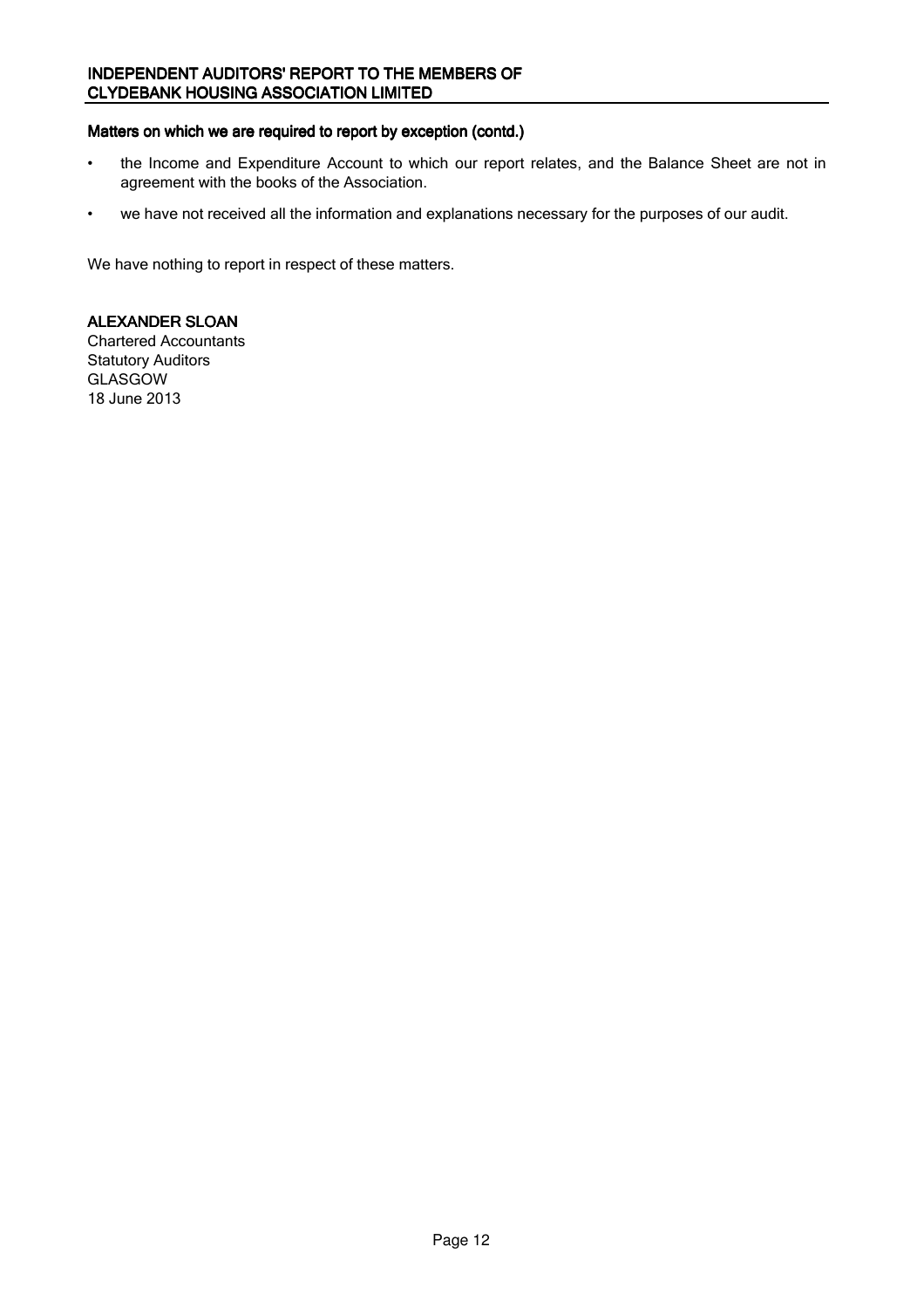# INCOME AND EXPENDITURE ACCOUNT FOR THE YEAR ENDED 31st MARCH 2013

|                                                                 | <b>Notes</b> | £          | 2013<br>£   | £          | <b>Restated</b><br>2012<br>£ |
|-----------------------------------------------------------------|--------------|------------|-------------|------------|------------------------------|
| <b>TURNOVER</b>                                                 | 2.           |            | 3,580,418   |            | 3,439,728                    |
| <b>Operating Costs</b>                                          | 2.           |            | (2,727,381) |            | (2,610,600)                  |
| <b>OPERATING SURPLUS</b>                                        | 9.           |            | 853,037     |            | 829,128                      |
| Gain On Sale Of Housing Stock                                   | 7.           | 11,608     |             | 55,119     |                              |
| Provision against investment                                    | 20.          | (9, 161)   |             | 14,174     |                              |
| Interest Receivable and Other Income                            |              | 100,091    |             | 79,948     |                              |
| Interest Payable and Similar Charges                            | 8.           | (138, 128) |             | (186, 205) |                              |
|                                                                 |              |            | (35,590)    |            | (36, 964)                    |
| <b>SURPLUS ON ORDINARY ACTIVITIES</b><br><b>BEFORE TAXATION</b> |              |            | 817,447     |            | 792,164                      |
| Tax on surplus on ordinary activities                           | 10.          |            |             |            |                              |
| <b>SURPLUS ON ORDINARY ACTIVITIES</b><br><b>AFTER TAXATION</b>  |              |            | 817,447     |            | 792,164                      |

All amounts relate to continuing activities

Historical cost surpluses and deficits are identical to those shown in the accounts.

# STATEMENT OF TOTAL RECOGNISED GAINS AND LOSSES

|                                                 |     | 2013       | 2012      |
|-------------------------------------------------|-----|------------|-----------|
| Surplus for the financial year                  |     | 817.447    | 792,164   |
| Prior year adjustment                           | 22. | (283, 633) | 3,735,272 |
| Total gains recognised since last annual report |     | 533,814    | 4,527,436 |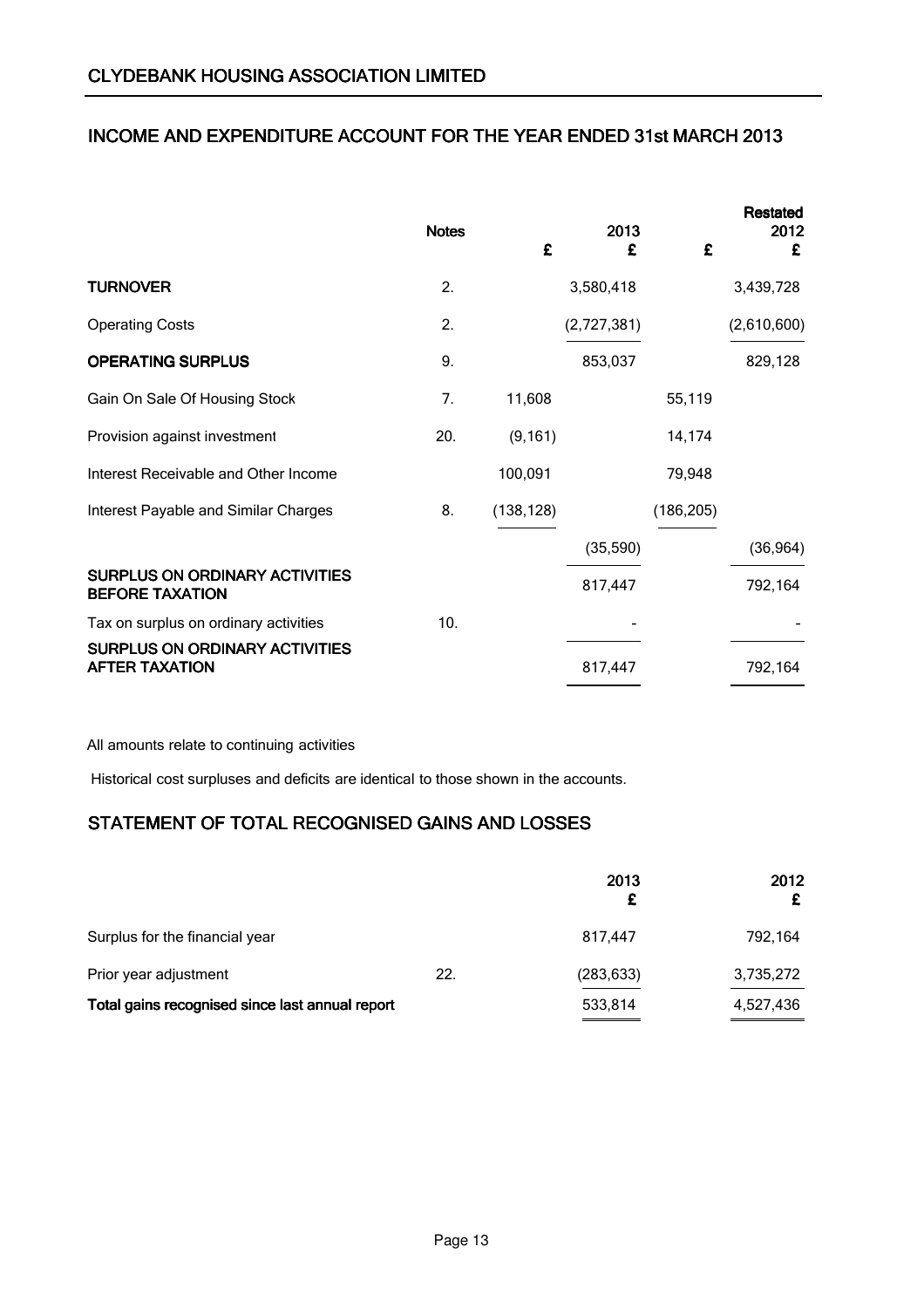# BALANCE SHEET AS AT 31st MARCH 2013

|                                                              | <b>Notes</b> | £          | 2013<br>£      | £          | <b>Restated</b><br>2012<br>£ |
|--------------------------------------------------------------|--------------|------------|----------------|------------|------------------------------|
| <b>TANGIBLE FIXED ASSETS</b>                                 |              |            |                |            |                              |
| <b>Housing Properties - Depreciated Cost</b>                 | 11.(a)       |            | 30,804,726     |            | 30,562,104                   |
| Less: Social Housing Grant                                   | 11.(a)       |            | (21, 296, 056) |            | (21, 368, 264)               |
|                                                              |              |            | 9,508,670      |            | 9,193,840                    |
| Other fixed assets                                           | 11.(b)       |            | 806,452        |            | 822,689                      |
|                                                              |              |            | 10,315,122     |            | 10,016,529                   |
| <b>FIXED ASSET INVESTMENTS</b><br>Investment in subsidiaries | 20.          |            | 301,864        |            | 311,025                      |
|                                                              |              |            |                |            |                              |
| <b>CURRENT ASSETS</b>                                        |              |            |                |            |                              |
| <b>Debtors</b>                                               | 12.          | 255,580    |                | 215,718    |                              |
| Cash at bank and in hand                                     |              | 5,861,427  |                | 5,632,882  |                              |
|                                                              |              | 6,117,007  |                | 5,848,600  |                              |
| <b>CREDITORS:</b> Amounts falling due within one             |              |            |                |            |                              |
| year                                                         | 13.          | (837, 340) |                | (741, 168) |                              |
| <b>NET CURRENT ASSETS</b>                                    |              |            | 5,279,667      |            | 5,107,432                    |
| <b>TOTAL ASSETS LESS CURRENT LIABILITIES</b>                 |              |            | 15,896,653     |            | 15,434,986                   |
| <b>CREDITORS:</b> Amounts falling due after more             |              |            |                |            |                              |
| than one year                                                | 14.          |            | (4, 443, 545)  |            | (4,799,318)                  |
| <b>NET ASSETS</b>                                            |              |            | 11,453,108     |            | 10,635,668                   |
|                                                              |              |            |                |            |                              |
| <b>CAPITAL AND RESERVES</b><br><b>Share Capital</b>          | 16.          |            | 175            |            | 182                          |
| <b>Designated Reserves</b>                                   | 17.(a)       |            | 10,952,933     |            | 10,135,486                   |
| Revenue Reserves                                             | 17.(b)       |            | 500,000        |            | 500,000                      |
|                                                              |              |            | 11,453,108     |            | 10,635,668                   |
|                                                              |              |            |                |            |                              |

The Financial Statements were approved by the Management Committee and signed on their behalf on 18 June 2013.

THOMAS P WINTER **Chairperson** 

JOHN HILLHOUSE Vice-Chairperson

**PAUL SHIACH Secretary**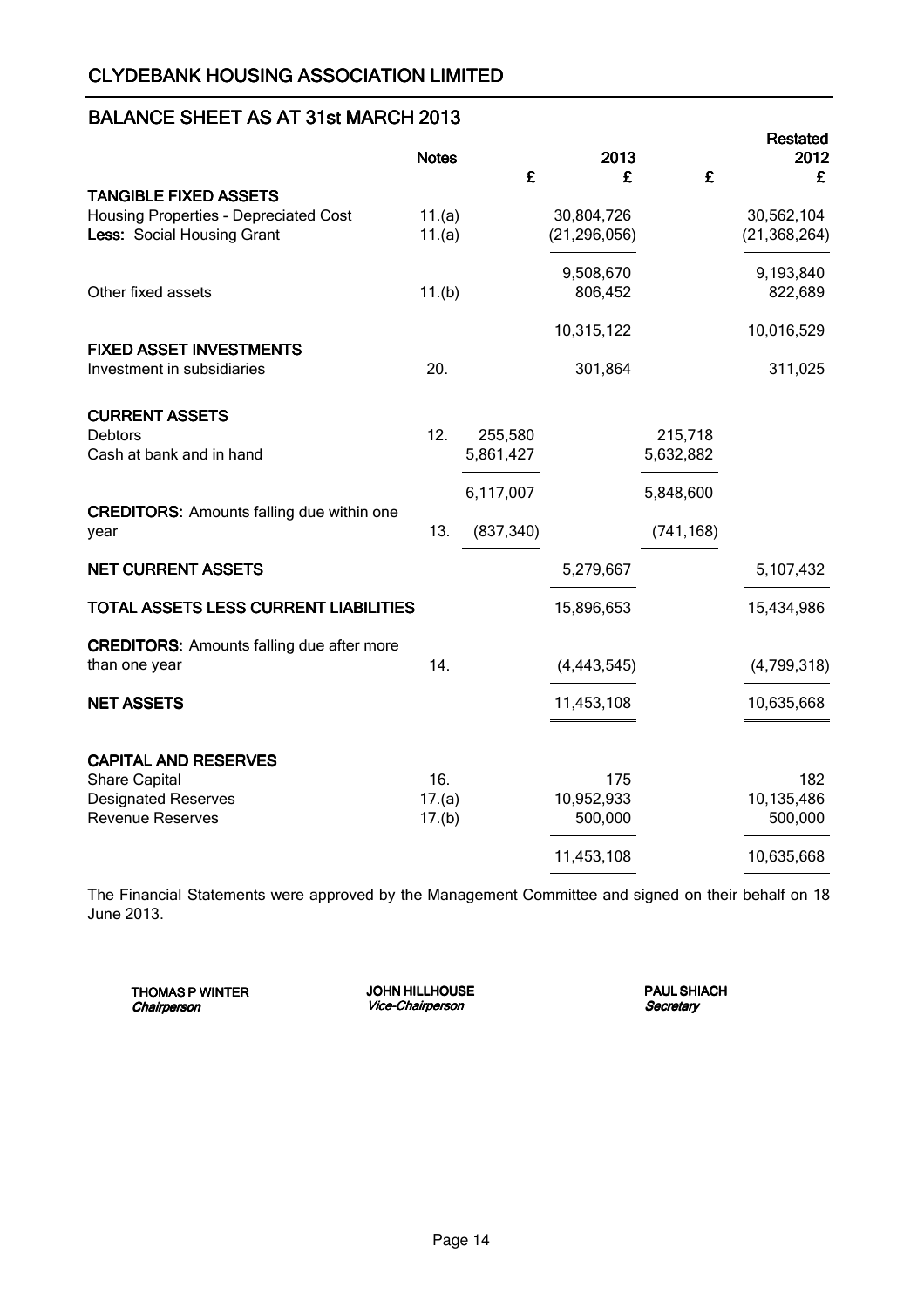# CASH FLOW STATEMENT FOR THE YEAR ENDED 31st MARCH 2013

|                                                                                                                                                                                                                                                                                            | <b>Notes</b> | £                                           | 2013<br>£  | £                                           | 2012<br>£  |
|--------------------------------------------------------------------------------------------------------------------------------------------------------------------------------------------------------------------------------------------------------------------------------------------|--------------|---------------------------------------------|------------|---------------------------------------------|------------|
| <b>Net Cash Inflow from Operating Activites</b>                                                                                                                                                                                                                                            | 15.          |                                             | 1,263,667  |                                             | 1,410,306  |
| Returns on Investment and Servicing of Finance<br><b>Interest Received</b><br><b>Interest Paid</b>                                                                                                                                                                                         |              | 91,582<br>(140, 749)                        |            | 51,517<br>(157, 018)                        |            |
| Net Cash Outflow from Investment and Servicing of<br><b>Finance</b>                                                                                                                                                                                                                        |              |                                             | (49, 167)  |                                             | (105, 501) |
| <b>Capital Expenditure and Financial Investment</b><br>Acquisition and Construction of Properties<br>Purchase of Other Fixed Assets<br>Social Housing Grant Received<br>Proceeds on Disposal of Properties<br>Net Cash Outflow from Capital Expenditure and<br><b>Financial Investment</b> |              | (774, 454)<br>(21, 951)<br>58,401<br>20,700 | (717, 304) | (588, 552)<br>(20, 851)<br>93,733<br>70,400 | (445, 270) |
| Net Cash Inflow before use of Liquid Resources and<br>Financing                                                                                                                                                                                                                            |              |                                             | 497,196    |                                             | 859,535    |
| Financing<br>Loan Principal Repayments<br><b>Share Capital Issued</b>                                                                                                                                                                                                                      |              | (268, 655)<br>4                             |            | (206, 104)<br>19                            |            |
| <b>Net Cash Outflow from Financing</b>                                                                                                                                                                                                                                                     |              |                                             | (268, 651) |                                             | (206, 085) |
| <b>Increase in Cash</b>                                                                                                                                                                                                                                                                    | 15.          |                                             | 228,545    |                                             | 653,450    |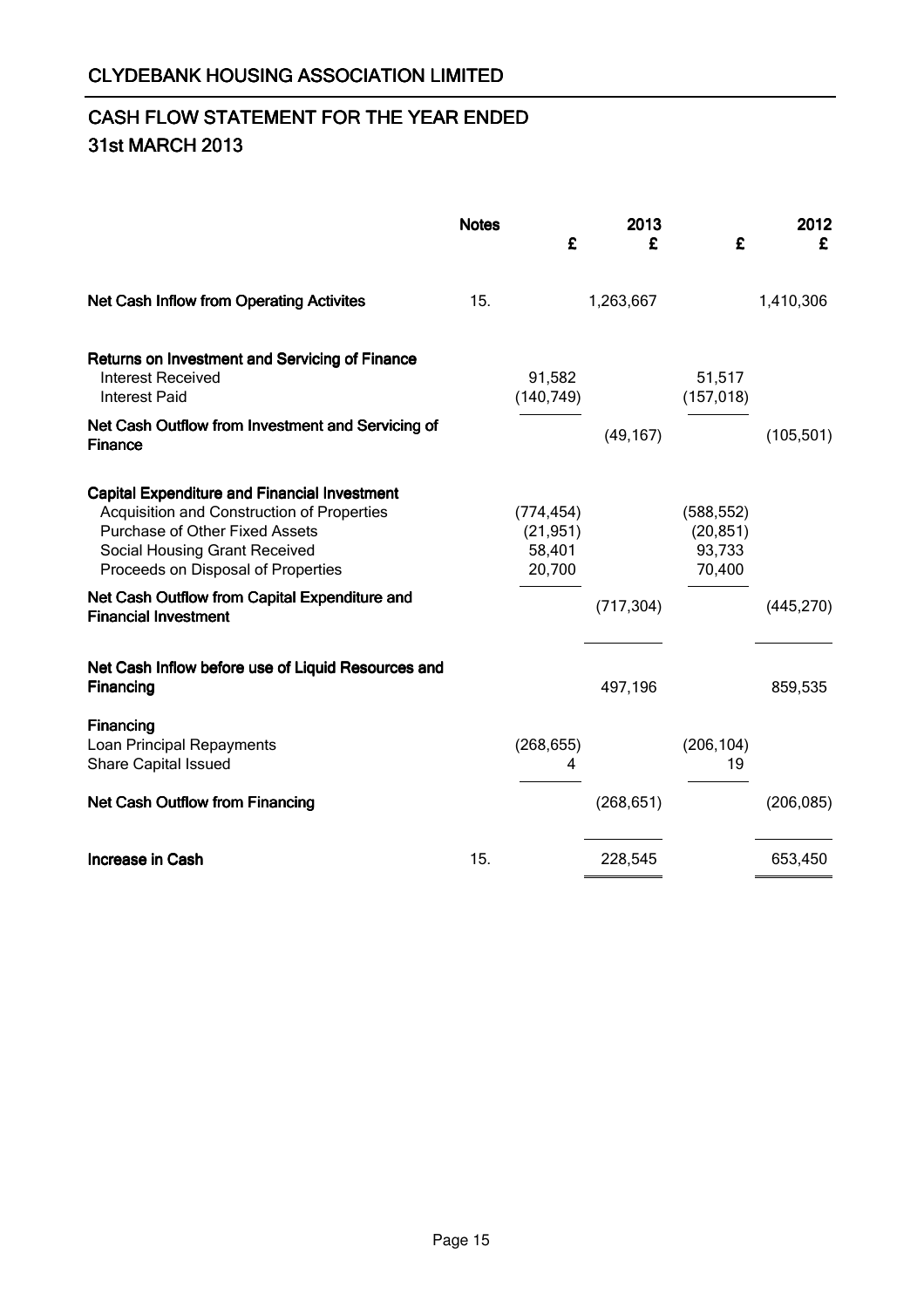## NOTES TO THE FINANCIAL STATEMENTS

## 1 PRINCIPAL ACCOUNTING POLICIES

#### Basis Of Accounting

The Financial Statements have been prepared in accordance with applicable Accounting Standards, the Statement of Recommended Practice - Accounting by Registered Social Landlords 2010, and on the historical cost basis. They also comply with the Determination of Accounting Requirements 2012. A summary of the more important accounting policies is set out below.

#### Basis Of Consolidation

The Association has obtained exemption from the Financial Services Authority from producing Consolidated Financial Statements as provided by Section 14(2A) of the Friendly and Industrial and Provident Societies Act 1968. The Financial Statements for Clydebank Housing Association Limited present information about it as an individual undertaking and not about its Group.

#### **Turnover**

Turnover represents rental and service charge income receivable, fees receivable and revenue grants receivable.

#### Retirement Benefits

The Association participates in the Scottish Housing Association Defined Benefits Pension Scheme and retirement benefits to employees of the Association are funded by the contributions from all participating employers and employees in the Scheme. Payments are made in accordance with periodic calculations by consulting Actuaries and are based on pension costs applicable across the various participating Associations taken as a whole.

## Valuation Of Housing Properties

Housing Properties are stated at cost, less social housing and other public grants and less accumulated depreciation. Housing under construction and Land are not depreciated. The Association depreciates housing properties by major component on a straight line basis over the estimated useful economic lives of each identified component. All components are categorised as Housing Properties within note 11. Impairment reviews are carried out if events or circumstances indicate that the carrying value of the components listed below is higher than the recoverable amount.

| Useful Economic Life |
|----------------------|
| 50 years             |
| 20 years             |
| 25 years             |
| 15 years             |
| 30 years             |
| 25 years             |
| 30 years             |
| 10 years             |
| 10 & 15 years        |
| 30 years             |
| 30 years             |
| 20 years             |
| 15 years             |
| 20 years             |
|                      |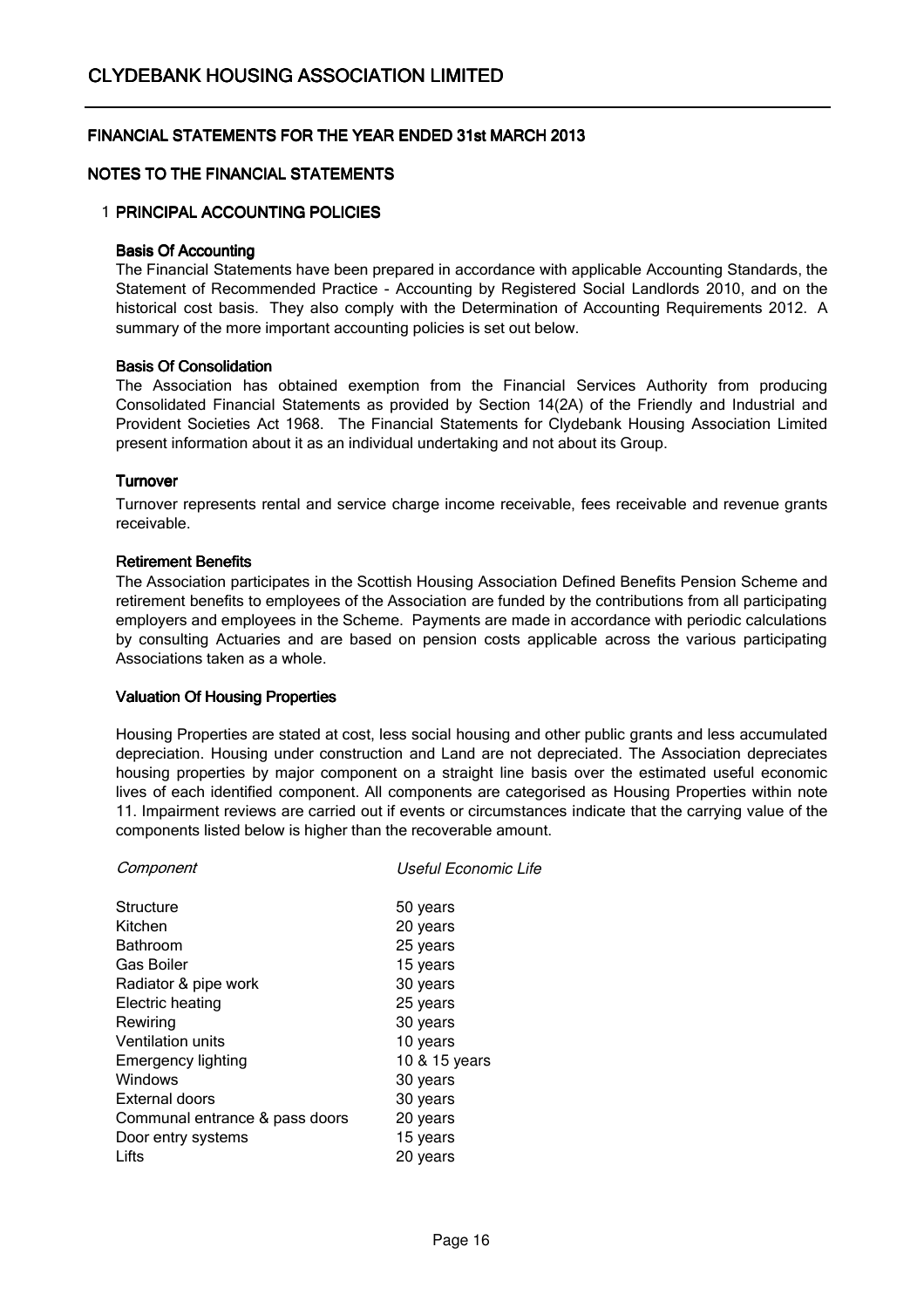### NOTES TO THE FINANCIAL STATEMENTS (Continued)

#### 1 **PRINCIPAL ACCOUNTING POLICIES** (Continued.)

#### Depreciation And Impairment Of Other Fixed Assets

Other Fixed Assets are stated at cost less accumulated depreciation. Depreciation is charged on a straight line basis over the expected economic useful lives of the assets as follows:-

| 50 years |
|----------|
| 20 years |
| 25 years |
| 15 years |
| 30 years |
| 30 years |
| 10 years |
| 30 years |
| 5 years  |
| 3 years  |
| 5 years  |
|          |

The carrying value of tangible fixed assets are reviewed for impairment in periods if events or changes in circumstances indicate the carrying value may not be recoverable.

#### Social Housing Grant And Other Grants In Advance/Arrears

Where developments have been financed wholly or partly by Social Housing Grant or other capital grant, the cost of those developments has been reduced by the amount of the grant receivable. The amount of the grants receivable is shown separately on the Balance Sheet.

Social Housing Grant attributed to individual components is written off to the Income and Expenditure Account when these components are replaced.

Social Housing Grant received in respect of revenue expenditure is credited to the Income and Expenditure Account in the same period as the expenditure to which it relates.

Although Social Housing Grant is treated as a grant for accounting purposes, it may nevertheless become repayable in certain circumstances, such as the disposal of certain assets. The amount repayable would be restricted to the net proceeds of sale.

#### Sales Of Housing Properties

First tranche Shared Ownership disposals are credited to turnover on completion. The cost of construction of these sales is taken to operating cost. In accordance with the Statement of Recommended Practice, disposals of subsequent tranches are treated as fixed asset disposals with the gain or loss on disposal shown in the Income and Expenditure Account.

Disposals of housing property under the Right to Buy scheme are treated as a fixed asset disposal and any gain and loss on disposal accounted for in the Income and Expenditure Account.

Disposals under shared equity schemes are accounted for in the Income and Expenditure Account. The remaining equity in the property is treated as a fixed asset investment, which is matched with the grant received.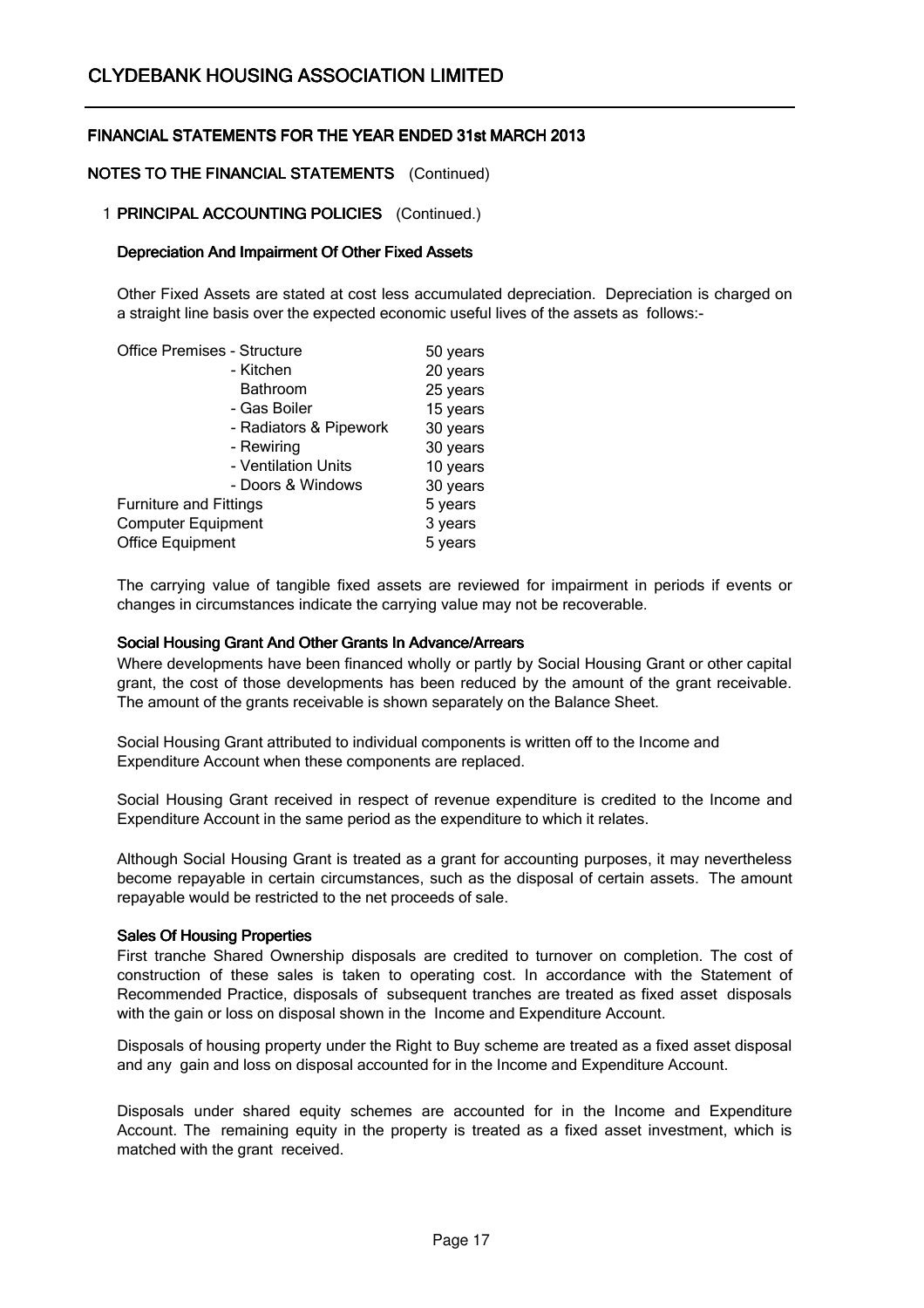## NOTES TO THE FINANCIAL STATEMENTS (Continued)

### 1 PRINCIPAL ACCOUNTING POLICIES (Continued.)

#### Leases/Leased Assets

Costs in respect of operating leases are charged to the Income and Expenditure Account on a straight line basis over the lease term. Assets held under finance leases and hire purchase contracts are capitalised in the Balance Sheet and are depreciated over their useful lives.

#### Works to Existing Properties

The Association capitalises major repairs expenditure where these works result in an enhancement of economic benefits by increasing the net rental stream over the life of the property.

#### Capitalisation Of Development Overheads

Directly attributable development administration costs relating to development activities are capitalised in accordance with the Statement of Recommended Practice.

#### Development Interest

Interest incurred on financing a development is capitalised up to the date of practical completion of the scheme.

#### Designated Reserves

The Association has designated part of its reserves to meet its long term obligations.

The Major Repairs Reserve is based on the Association's liability to maintain housing properties in a state of repair which at least maintains their residual values in prices prevailing at the time of acquisition and construction.

## Property Development Cost

The proportion of the development cost of shared ownership properties expected to be disposed of as a first tranche sale is held in current assets until it is disposed of. The remaining part of the development cost is treated as a fixed asset. Surpluses made on the disposal of first tranche sales are taken to the Income and Expenditure Account in accordance with the Statement of Recommended Practice.

Property developments that are intended for resale are included in current assets until disposal.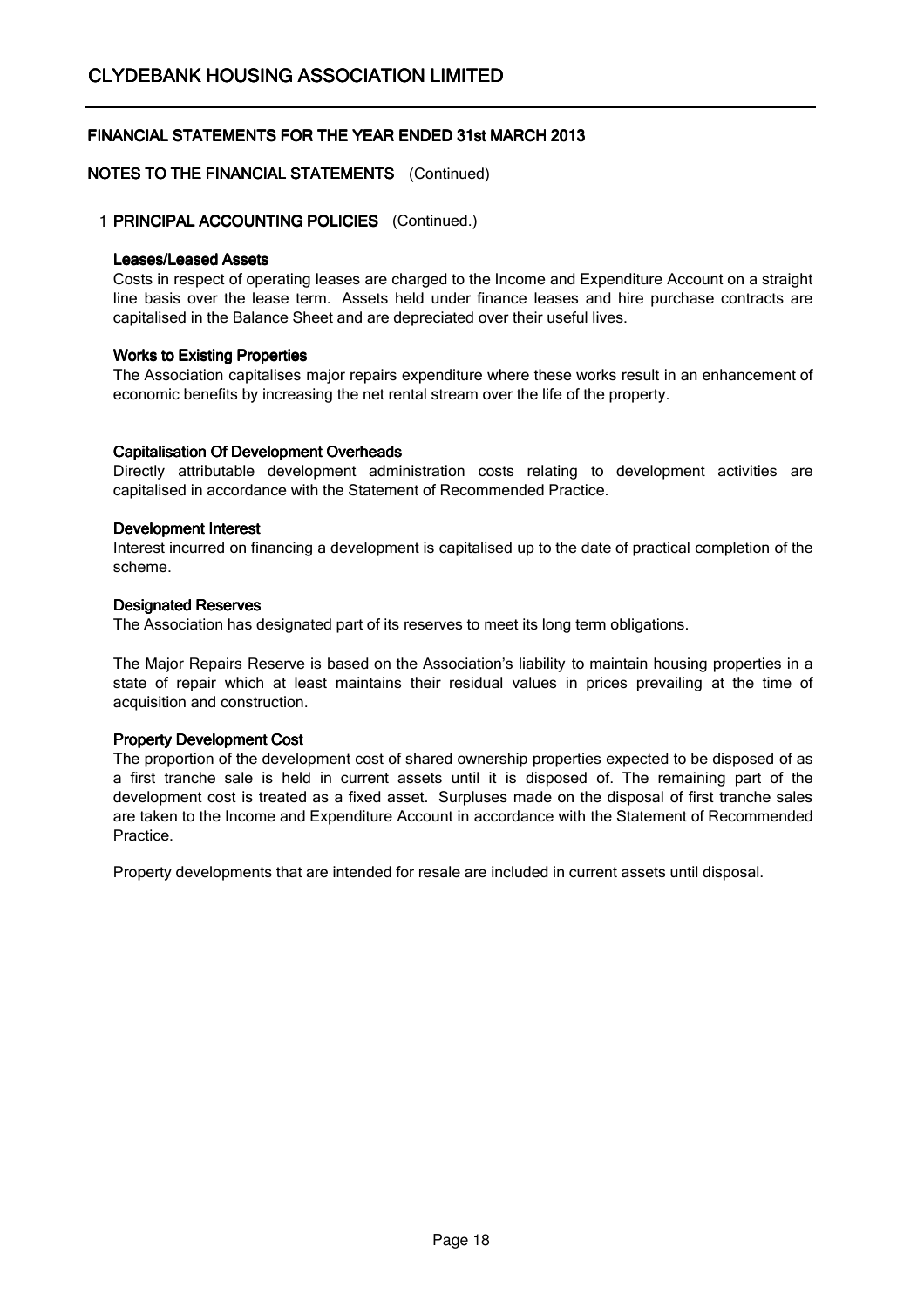# NOTES TO THE FINANCIAL STATEMENTS (Continued)

## 2. PARTICULARS OF TURNOVER, COST OF SALES, OPERATING COSTS AND OPERATING SURPLUS

|                         |              |           | 2013      |           |                 | 2012 - Restated  |            |
|-------------------------|--------------|-----------|-----------|-----------|-----------------|------------------|------------|
|                         |              |           |           | Operating |                 |                  | Operating  |
|                         |              |           | Operating | Surplus / |                 | <b>Operating</b> | Surplus /  |
|                         | <b>Notes</b> | Turnover  | Costs     | (Deficit) | <b>Turnover</b> | Costs            | (Deficit)  |
|                         |              | £         | £         | £         | £               | £                | £          |
| <b>Social Lettings</b>  | 3.           | 3,397,070 | 2,416,269 | 980,801   | 3,261,421       | 2,301,185        | 960,236    |
| <b>Other Activities</b> | 4.           | 183.348   | 311,112   | (127,764) | 178.307         | 309.415          | (131, 108) |
| Total                   |              | 3,580,418 | 2,727,381 | 853,037   | 3,439,728       | 2.610.600        | 829,128    |

| 3. | <b>PARTICULARS OF INCOME &amp; EXPENDITURE FROM SOCIAL LETTINGS</b> |              |                          |               |              |                 |
|----|---------------------------------------------------------------------|--------------|--------------------------|---------------|--------------|-----------------|
|    |                                                                     | General      |                          |               |              | <b>Restated</b> |
|    |                                                                     | <b>Needs</b> | Supported                | <b>Shared</b> | 2013         | 2012            |
|    |                                                                     | Housing      | <b>Housing</b>           | ownership     | <b>Total</b> | <b>Total</b>    |
|    |                                                                     | £            | £                        | £             | £            | £               |
|    | Income from Lettings                                                |              |                          |               |              |                 |
|    | Rent Receivable Net of Identifiable Service Charges                 | 3,267,904    |                          | 106,652       | 3,374,556    | 3,236,319       |
|    | Service Charges Receivable                                          | 33,560       |                          | 2,187         | 35,747       | 35,455          |
|    | <b>Gross Rents Receivable</b>                                       | 3,301,464    | $\overline{\phantom{a}}$ | 108,839       | 3,410,303    | 3,271,774       |
|    | <b>Less:</b> Rent losses from voids                                 | 13,233       |                          |               | 13,233       | 10,353          |
|    | <b>Net Rents Receivable</b>                                         | 3,288,231    | $\overline{\phantom{a}}$ | 108,839       | 3,397,070    | 3,261,421       |
|    | <b>Total Income From Social Letting</b>                             | 3,288,231    | $\overline{\phantom{0}}$ | 108,839       | 3,397,070    | 3,261,421       |
|    | <b>Expenditure on Social Letting Activities</b>                     |              |                          |               |              |                 |
|    | <b>Service Costs</b>                                                | 35,747       |                          |               | 35,747       | 35,456          |
|    | Management and maintenance administration costs                     | 1,066,441    |                          | 50,986        | 1,117,427    | 1,072,336       |
|    | <b>Reactive Maintenance</b>                                         | 491,435      |                          |               | 491,435      | 477,349         |
|    | Bad Debts - Rents and Service Charges                               | 30,229       |                          |               | 30,229       | 25,348          |
|    | Planned and Cyclical Maintenance, including Major Repairs           | 369,911      |                          |               | 369,911      | 335,982         |
|    | Depreciation of Social Housing                                      | 366,195      |                          | 5,325         | 371,520      | 354,714         |
|    | <b>Operating Costs of Social Letting</b>                            | 2,359,958    |                          | 56,311        | 2,416,269    | 2,301,185       |
|    | <b>Operating Surplus on Social Letting Activities</b>               | 928,273      | -                        | 52,528        | 980,801      | 960,236         |
|    | 2012 - Restated                                                     | 904,450      |                          | 55,786        | 960,236      |                 |
|    |                                                                     |              |                          |               |              |                 |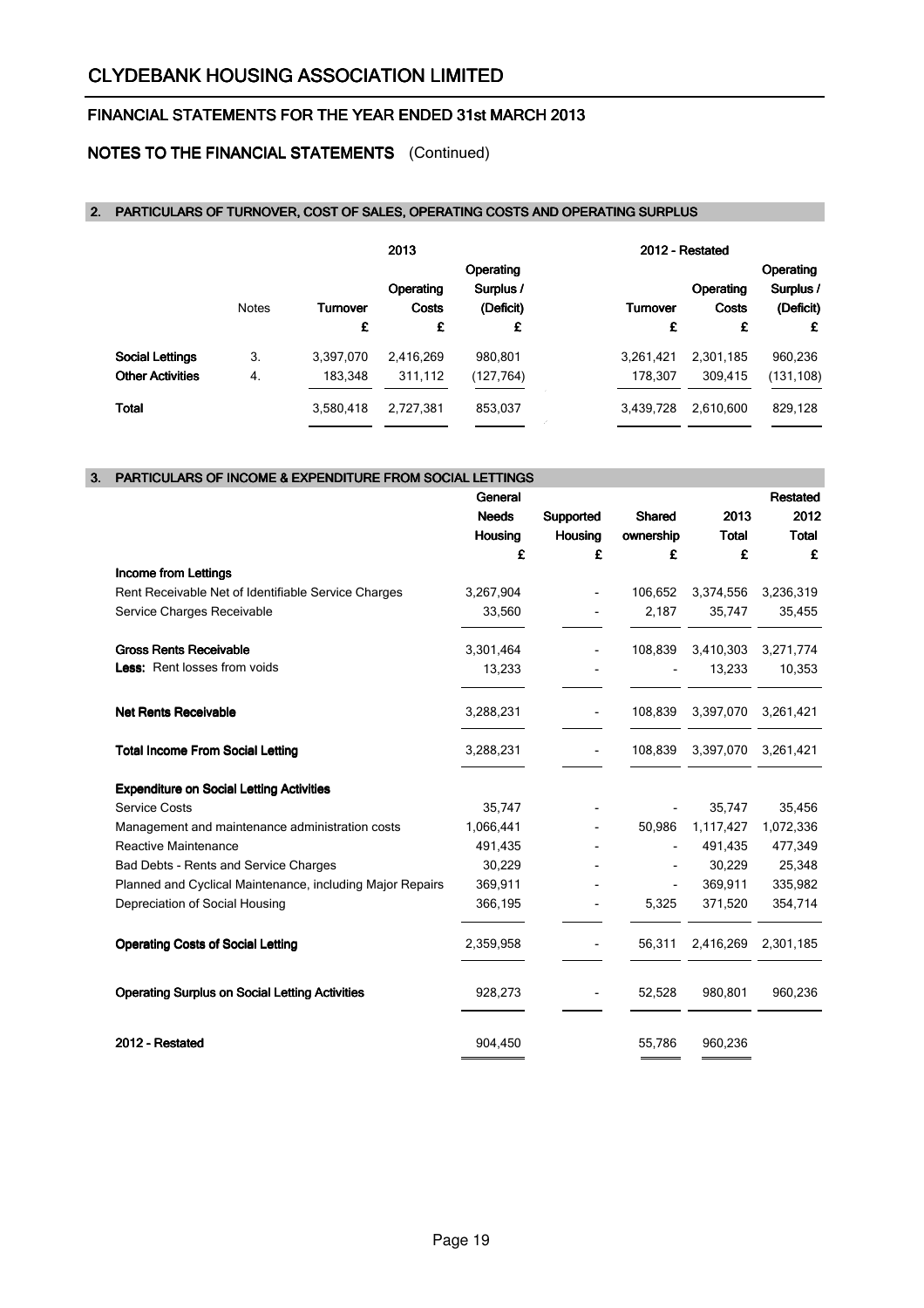#### FINANCIAL STATEMENTS FOR THE YEAR ENDED 31st MARCH 2013

## NOTES TO THE FINANCIAL STATEMENTS (Continued)

#### 4. PARTICULARS OF TURNOVER, OPERATING COSTS AND OPERATING SURPLUS OR DEFICIT FROM OTHER ACTIVITIES

|                                                       | <b>Grants</b><br>From<br><b>Scottish</b><br><b>Ministers</b><br>£ | Other<br>Revenue<br>Grants<br>£ | Supporting<br>People<br>Income<br>£ | Other<br>Income<br>£ | <b>Total</b><br><b>Turnover</b><br>£ | Operating<br>Costs<br>Other<br>£ | Operating<br><b>Surplus</b><br>/ (Deficit)<br>2013<br>£ | Operating<br><b>Surplus</b><br>/ (Deficit)<br>2012<br>£ |
|-------------------------------------------------------|-------------------------------------------------------------------|---------------------------------|-------------------------------------|----------------------|--------------------------------------|----------------------------------|---------------------------------------------------------|---------------------------------------------------------|
| <b>Wider Role Activities</b>                          | 51,877                                                            | $\overline{\phantom{0}}$        | $\sim$                              | 112,701              | 164,578                              | 292,229                          | (127, 651)                                              | (127, 834)                                              |
| Factoring<br>Development and construction of property | $\overline{\phantom{0}}$                                          |                                 | $\overline{\phantom{a}}$            | 10,195               | 10,195                               | 10,299                           | (104)                                                   | 756                                                     |
| activities                                            |                                                                   | $\overline{\phantom{0}}$        | $\overline{\phantom{0}}$            | 3,284                | 3,284                                |                                  | 3,284                                                   | 5,005                                                   |
| <b>Other Activities</b>                               | $\overline{\phantom{a}}$                                          |                                 |                                     | 5,291                | 5,291                                | 8,584                            | (3, 293)                                                | (9,035)                                                 |
| <b>Total From Other Activities</b>                    | 51,877                                                            |                                 |                                     | 131,471              | 183,348                              | 311,112                          | (127, 764)                                              | (131, 108)                                              |
| 2012                                                  | 59,308                                                            | 5,658                           |                                     | 113,341              | 178,307                              | 309,415                          | (131, 108)                                              |                                                         |

Funding for wider role was received in the year from the Scottish Government (£51,877) and Nominett (£9,404) for the ongoing wider role activities. Corresponding operating costs relating to this income are £61,425.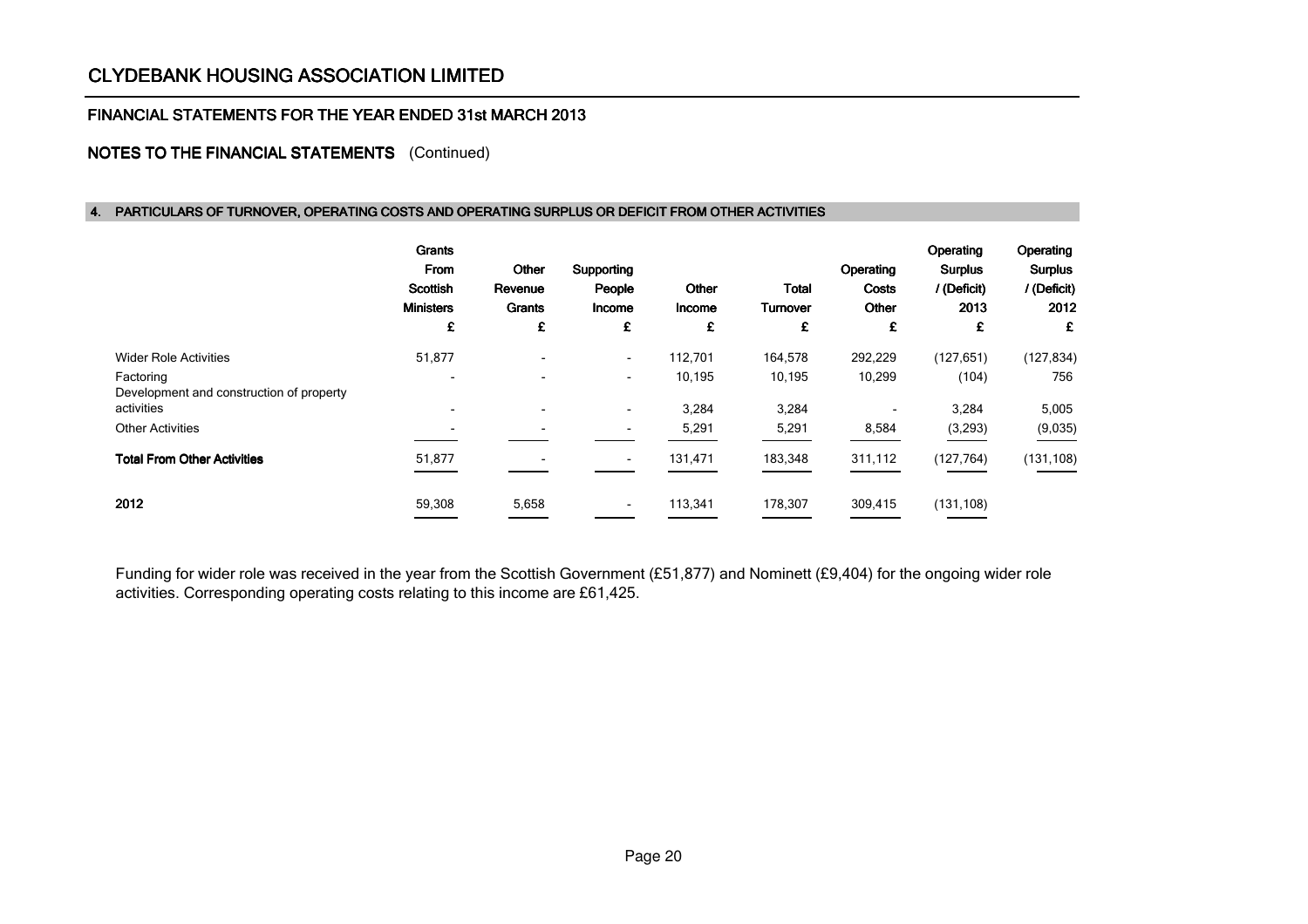## NOTES TO THE FINANCIAL STATEMENTS (Continued)

## 5. OFFICERS' EMOLUMENTS

| The Officers are defined in s74 of the Industrial and Provident Societies Act<br>1965 as the members of the Management Committee, managers or servants | 2013   | 2012   |
|--------------------------------------------------------------------------------------------------------------------------------------------------------|--------|--------|
| of the Association.                                                                                                                                    | £      | £      |
| Aggregate Emoluments payable to Officers with Emoluments greater than<br>£60,000 (excluding Pension Contributions)                                     | 62,426 | 60,896 |
|                                                                                                                                                        |        |        |
| Pension contributions made on behalf on Officers with emoluments greater than<br>£60,000                                                               | 5,940  | 5,795  |
| Emoluments payable to Chief Executive (excluding pension contributions)                                                                                | 62,426 | 60,896 |

The number of Officers, including the highest paid Officer, who received emoluments (excluding pension contributions) over £60,000 was in the following ranges:-

|    | £60,001 to £70,000                                                                         | <b>Number</b> | <b>Number</b> |
|----|--------------------------------------------------------------------------------------------|---------------|---------------|
| 6. | <b>EMPLOYEE INFORMATION</b>                                                                |               |               |
|    |                                                                                            | 2013          | 2012          |
|    |                                                                                            | No.           | No.           |
|    | The average monthly number of full time equivalent persons employed during<br>the year was | 29            | 27            |
|    | Staff Costs were:                                                                          | £             | £             |
|    | <b>Wages and Salaries</b>                                                                  | 743,631       | 692,637       |
|    | <b>Social Security Costs</b>                                                               | 58,442        | 52,358        |
|    | <b>Other Pension Costs</b>                                                                 | 118,162       | 113,534       |
|    |                                                                                            | 920,235       | 858,529       |
|    |                                                                                            |               |               |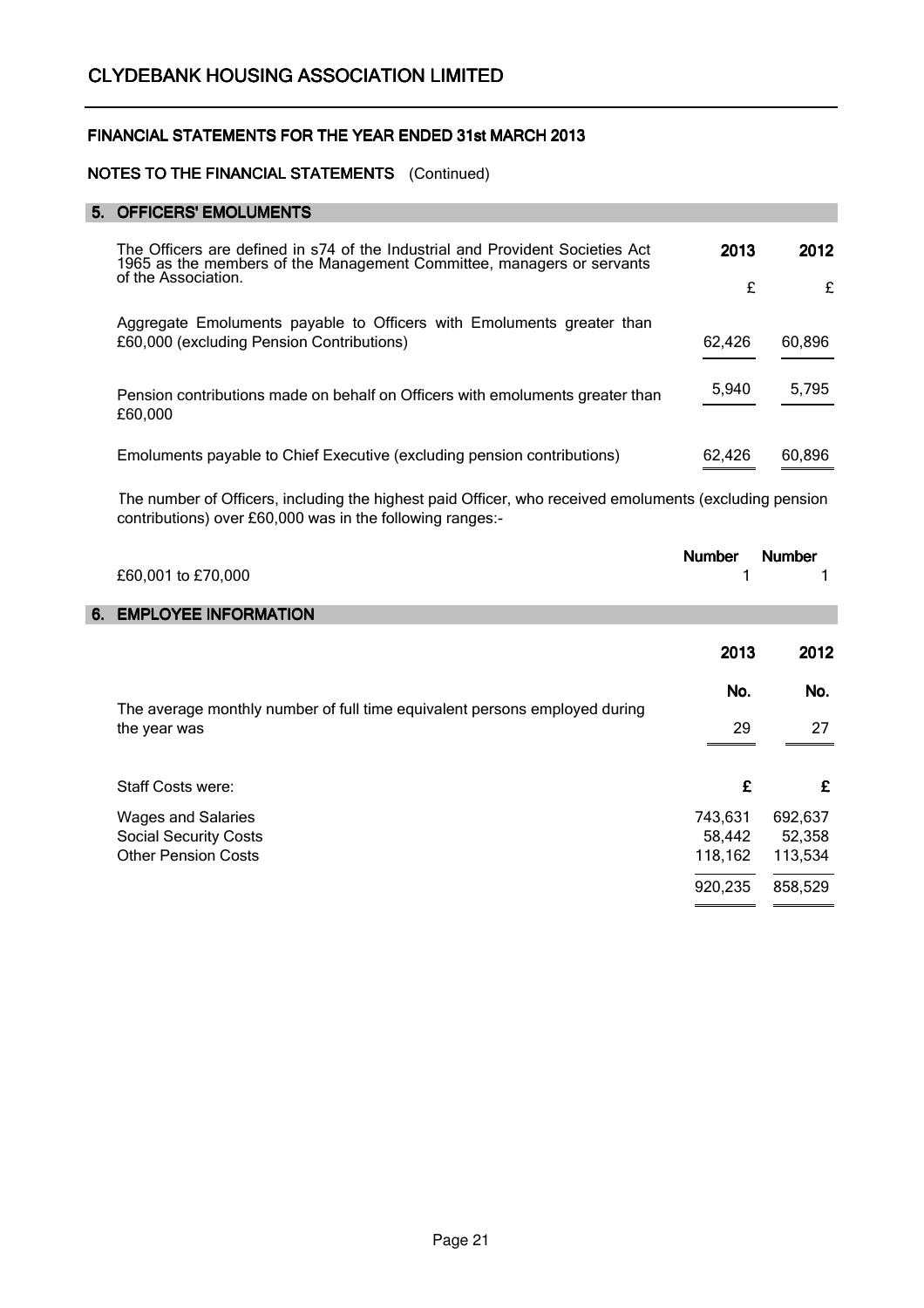# NOTES TO THE FINANCIAL STATEMENTS (Continued)

| 7. GAIN ON SALE OF HOUSING STOCK |         |         |
|----------------------------------|---------|---------|
|                                  | 2013    | 2012    |
|                                  | £       | £       |
| Sales Proceeds                   | 20,700  | 70,400  |
| Cost of Sales                    | 9,092   | 15,281  |
| Gain On Sale Of Housing Stock    | 11,608  | 55,119  |
| 8. INTEREST PAYABLE              |         |         |
|                                  | 2013    | 2012    |
|                                  | £       | £       |
| On Bank Loans & Overdrafts       | 138,128 | 186,205 |
|                                  | 138,128 | 186,205 |

Interest incurred in the development period of housing properties which has been written off to the income and expenditure account amounted to £Nil (2012 £Nil).

| 9. SURPLUS ON ORDINARY ACTIVITIES BEFORE TAXATION                                                                            |                              |                               |
|------------------------------------------------------------------------------------------------------------------------------|------------------------------|-------------------------------|
| Surplus on Ordinary Activities before Taxation is stated after charging:-                                                    | 2013                         | 2012                          |
| Depreciation - Tangible Owned Fixed Assets<br><b>Auditors' Remuneration - Audit Services</b><br>Gain on sale of fixed assets | 409.708<br>5.950<br>(11,608) | 389.328<br>7.140<br>(55, 119) |

## 10. TAX ON SURPLUS ON ORDINARY ACTIVITIES

The Association is a Registered Scottish Charity and is not liable to United Kingdom Corporation Tax on its charitable activities.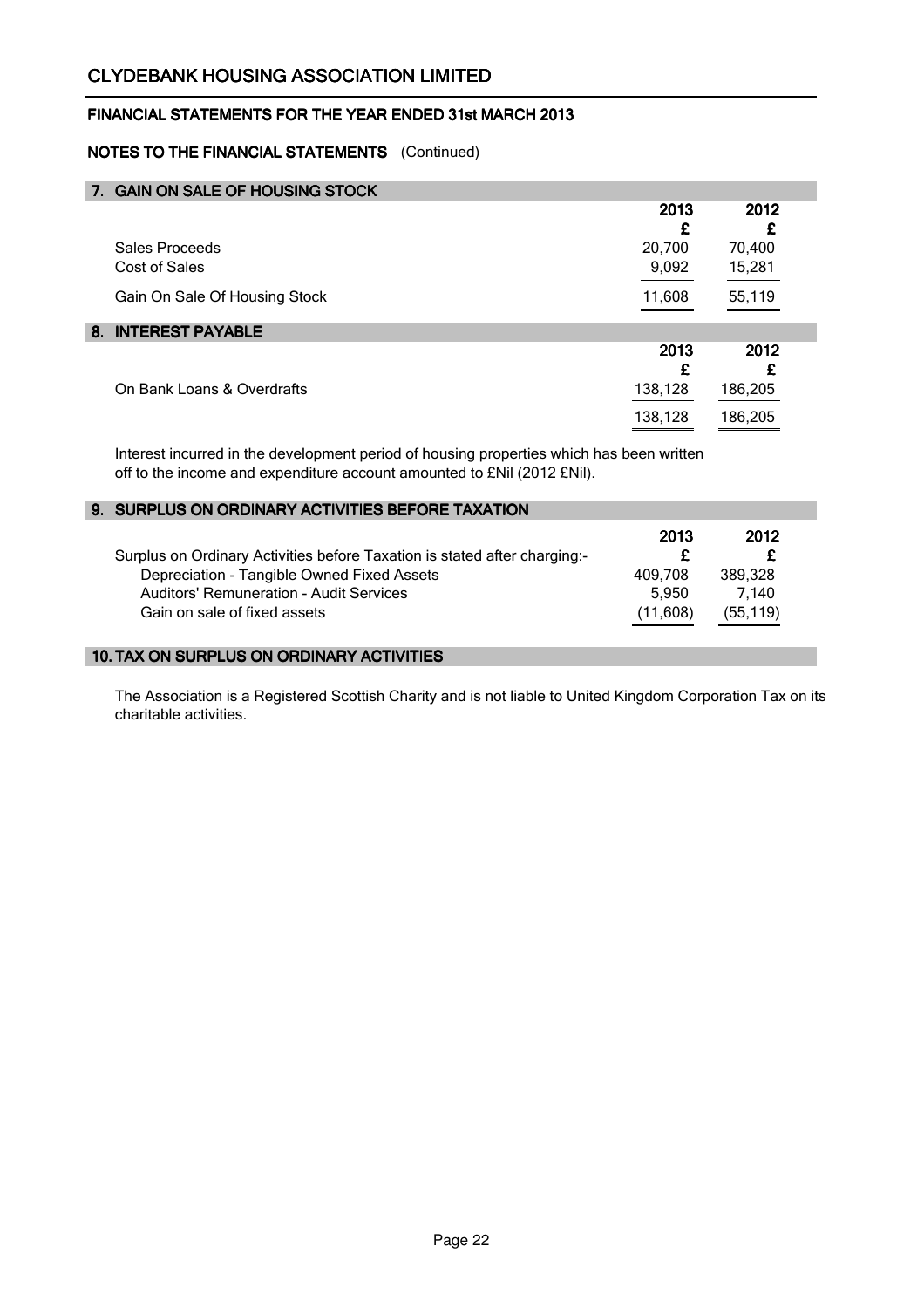# FINANCIAL STATEMENTS FOR THE YEAR ENDED 31st MARCH 2013

## NOTES TO THE FINANCIAL STATEMENTS (Continued)

## 11. TANGIBLE FIXED ASSETS

| a) Housing Properties                              | <b>Housing</b><br><b>Properties</b><br>Held<br>for Letting | Completed<br><b>Shared</b><br>Ownership<br><b>Properties</b> | <b>Total</b> |
|----------------------------------------------------|------------------------------------------------------------|--------------------------------------------------------------|--------------|
| <b>COST</b>                                        | £                                                          | £                                                            | £            |
| As at 1st April 2012                               | 30,452,368                                                 | 2,001,220                                                    | 32,453,588   |
| Additions                                          | 774,454                                                    |                                                              | 774,454      |
| Disposals<br>Transfer on Shared Ownership Buy-Back | (180, 163)<br>88,930                                       | (88,930)                                                     | (180, 163)   |
| As at 31st March 2013                              | 31,135,589                                                 | 1,912,290                                                    | 33,047,879   |
| <b>DEPRECIATION</b>                                |                                                            |                                                              |              |
| As at 1st April 2012                               | 1,814,637                                                  | 76,847                                                       | 1,891,484    |
| Charge for Year                                    | 357,831                                                    | 5,325                                                        | 363,156      |
| <b>Disposals</b>                                   | (11, 487)                                                  |                                                              | (11, 487)    |
| Transfer on Shared Ownership Buy-Back              | 2,615                                                      | (2,615)                                                      |              |
| As at 31st March 2013                              | 2,163,596                                                  | 79,557                                                       | 2,243,153    |
| <b>SOCIAL HOUSING GRANT</b>                        |                                                            |                                                              |              |
| As at 1st April 2012                               | 19,644,205                                                 | 1,724,059                                                    | 21,368,264   |
| <b>Additions</b>                                   | 79,012                                                     |                                                              | 79,012       |
| Disposals                                          | (151, 220)                                                 |                                                              | (151, 220)   |
| Transfer on Shared Ownership Buy-Back              | 78,001                                                     | (78,001)                                                     |              |
| As at 31st March 2013                              | 19,649,998                                                 | 1,646,058                                                    | 21,296,056   |
| <b>NET BOOK VALUE</b>                              |                                                            |                                                              |              |
| As at 31st March 2013                              | 9,321,995                                                  | 186,675                                                      | 9,508,670    |
| As at 31st March 2012                              | 8,993,526                                                  | 200,314                                                      | 9,193,840    |

Additions to housing properties includes capitalised development administration costs of £nil (2012 - £nil) and capitalised major repair costs to existing properties of £583,622 (2012 - £391,193).

All land and housing properties are freehold.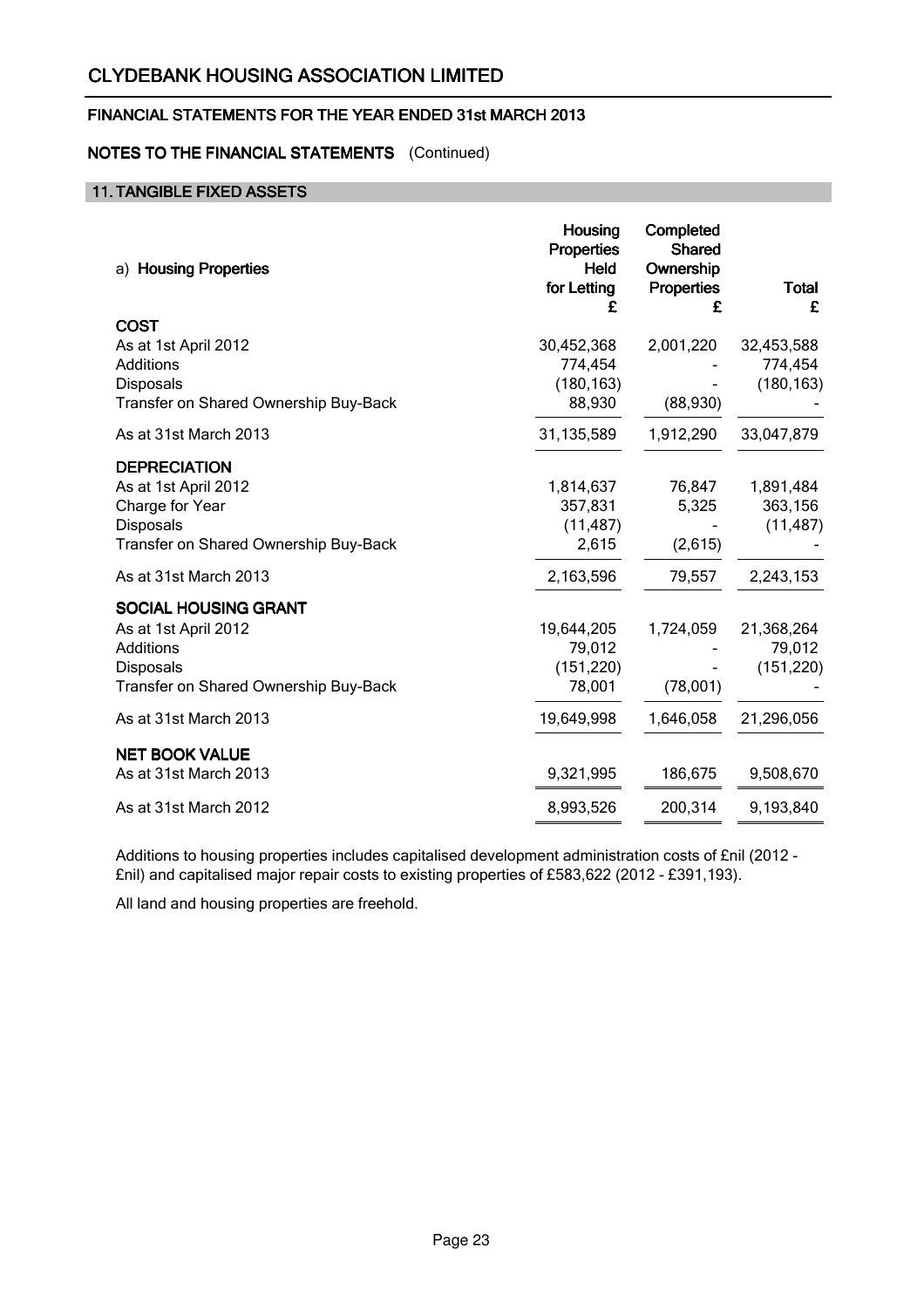# FINANCIAL STATEMENTS FOR THE YEAR ENDED 31st MARCH 2013

# NOTES TO THE FINANCIAL STATEMENTS (Continued)

# 11. TANGIBLE FIXED ASSETS (Continued)

| <b>Other Tangible Assets</b><br>b)                                                                 | Computer<br>Hardware<br>£ | <b>Office</b><br><b>Premises</b><br>£ | <b>Furniture</b><br>& Equipment<br>£ | Total<br>£          |
|----------------------------------------------------------------------------------------------------|---------------------------|---------------------------------------|--------------------------------------|---------------------|
| <b>COST</b><br>As at 1st April 2012<br>Additions<br><b>Eliminated on Disposals</b>                 | 215,551<br>10,146         | 3,919,837                             | 133,314<br>11,805                    | 4,268,702<br>21,951 |
| As at 31st March 2013                                                                              | 225,697                   | 3,919,837                             | 145,119                              | 4,290,653           |
| <b>GRANTS RECEIVED</b><br>As at 1st April 2012                                                     |                           | 2,951,981                             |                                      | 2,951,981           |
| As at 31st March 2013                                                                              |                           | 2,951,981                             |                                      | $-2,951,981$        |
| <b>AGGREGATE DEPRECIATION</b><br>As at 1st April 2012<br>Charge for year<br>Eliminated on disposal | 203,718<br>9,457          | 169,291<br>20,017                     | 121,023<br>8,714                     | 494,032<br>38,188   |
| As at 31st March 2013                                                                              | 213,175                   | 189,308                               | 129,737                              | 532,220             |
| <b>NET BOOK VALUE</b><br>As at 31st March 2013                                                     | 12,522                    | 778,548                               | 15,382                               | 806,452             |
| As at 31st March 2012                                                                              | 11,833                    | 798,565                               | 12,291                               | 822,689             |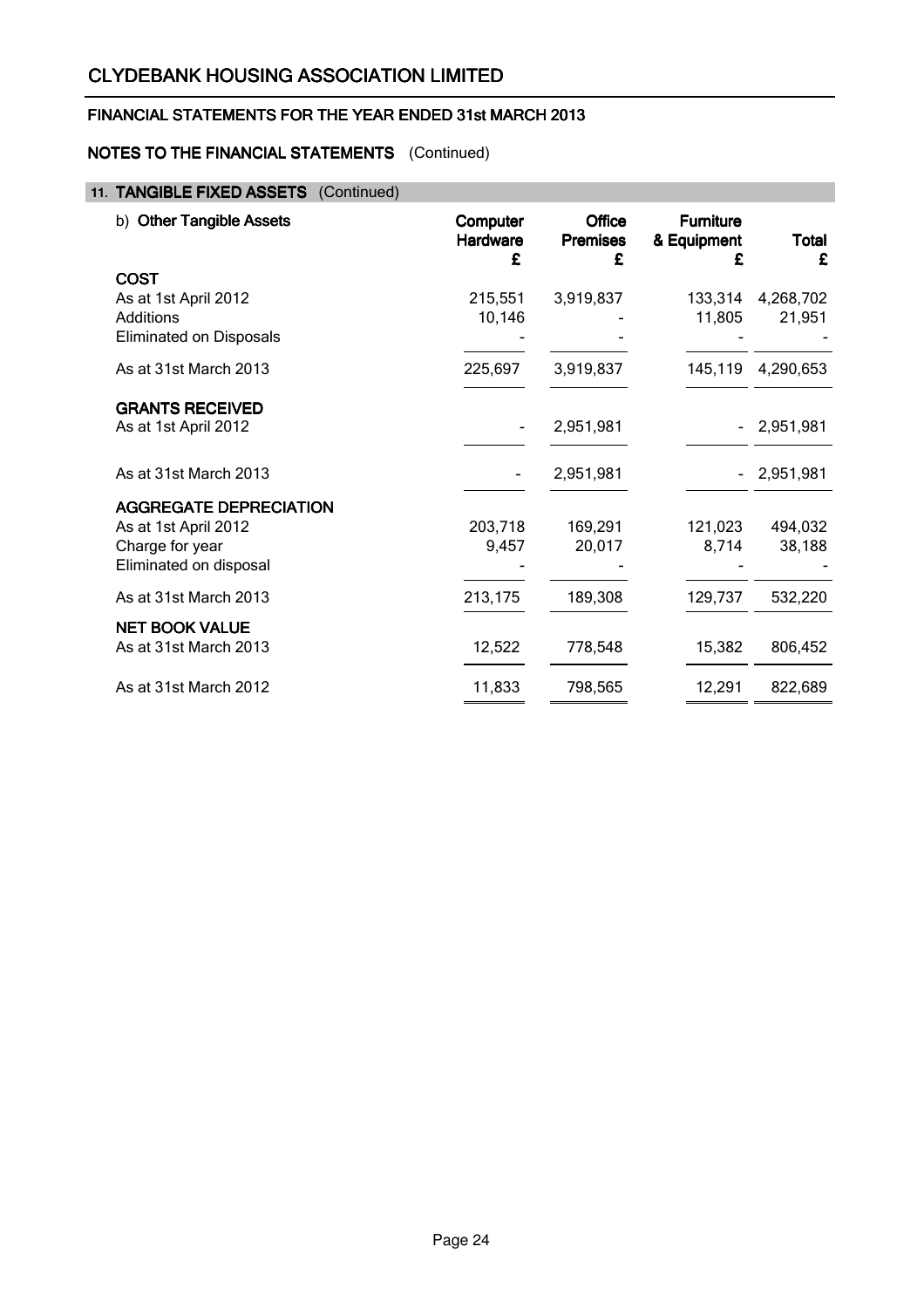# NOTES TO THE FINANCIAL STATEMENTS (Continued)

# 12. DEBTORS

| <b>Restated</b> |          |
|-----------------|----------|
| 2013            | 2012     |
| £               | £        |
| 66,839          | 55,371   |
| (41, 388)       | (35,978) |
| 25,451          | 19,393   |
| 21,115          | 504      |
| 209,014         | 195,821  |
| 255,580         | 215,718  |
|                 |          |

### 13. CREDITORS: Amounts falling due within one year

|                                           | 2013<br>£ | Restated<br>2012<br>£ |
|-------------------------------------------|-----------|-----------------------|
| Housing Loans                             | 324,001   | 236,883               |
| <b>Trade Creditors</b>                    | 146,441   | 141,807               |
| Rent in Advance                           | 153,815   | 139,715               |
| <b>Other Taxation and Social Security</b> | 16,408    | 14,831                |
| <b>Other Creditors</b>                    | 9,640     | 7,140                 |
| Accruals and Deferred Income              | 187,035   | 200,792               |
|                                           |           |                       |
|                                           | 837,340   | 741,168               |
|                                           |           |                       |

At the balance sheet date there were pension contributions outstanding of £41,868 (2012: £14,047)

### 14. CREDITORS: Amounts falling due after more than one year

|                                                                                                                                                                             | 2013<br>£           | 2012<br>£ |
|-----------------------------------------------------------------------------------------------------------------------------------------------------------------------------|---------------------|-----------|
| <b>Housing Loans</b>                                                                                                                                                        | 4,443,545 4,799,318 |           |
| Housing Loans are secured by specific charges on the<br>Association's housing properties and are repayable at<br>varying rates of interest in instalments, due as follows:- |                     |           |
| Within one year                                                                                                                                                             | 324.001             | 236.883   |
| Between one and two years                                                                                                                                                   | 379,136             | 296,682   |
| Between two and five years                                                                                                                                                  | 1,463,379 1,242,088 |           |
| In five years or more                                                                                                                                                       | 2,601,030 3,260,548 |           |
|                                                                                                                                                                             | 4,767,546 5,036,201 |           |
| Less: Amount shown in Current Liabilities                                                                                                                                   | 324,001             | 236,883   |
|                                                                                                                                                                             | 4,443,545 4,799,318 |           |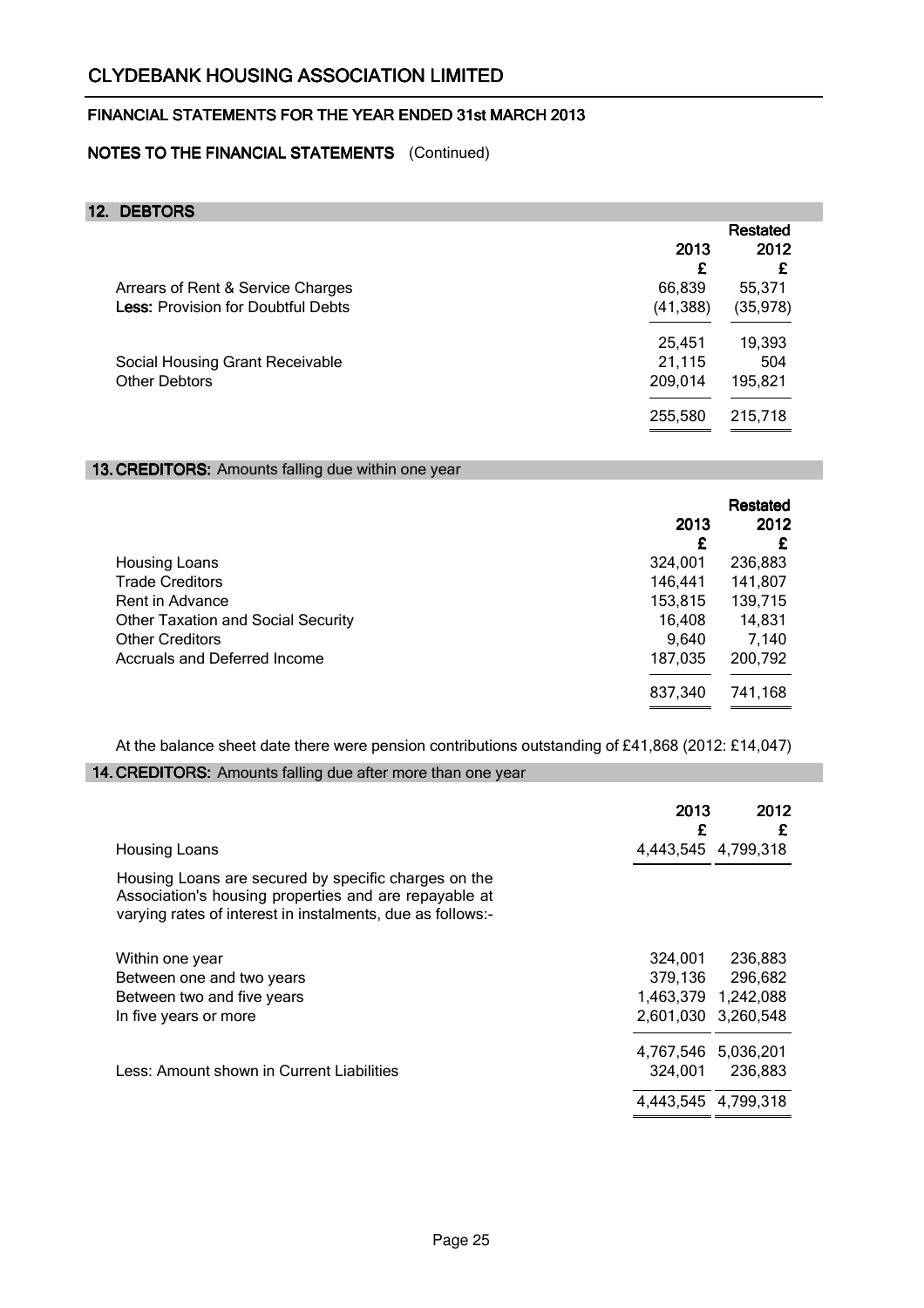# NOTES TO THE FINANCIAL STATEMENTS (Continued)

| <b>15. CASH FLOW STATEMENT</b>                                                                                    |                                        |                           |                                                   |                                                |
|-------------------------------------------------------------------------------------------------------------------|----------------------------------------|---------------------------|---------------------------------------------------|------------------------------------------------|
| Reconciliation of operating surplus to net cash inflow from<br>operating activites                                |                                        |                           | 2013<br>£                                         | <b>Restated</b><br>2012<br>£                   |
| <b>Operating Surplus</b><br>Depreciation<br>Change in Debtors<br>Change in Creditors<br>Share Capital Written Off |                                        |                           | 853,037<br>409,708<br>(10, 742)<br>11,675<br>(11) | 829,128<br>389,328<br>186,846<br>5,015<br>(11) |
| Net Cash Inflow from Operating Activites                                                                          |                                        |                           | 1,263,667                                         | 1,410,306                                      |
| Reconciliation of net cash flow to movement in<br>net debt                                                        | 2013<br>£                              | £                         | 2012<br>£                                         | £                                              |
| Increase in Cash<br>Cash flow from change in debt                                                                 | 228,545<br>268,655                     |                           | 653,450<br>206,105                                |                                                |
| Movement in net debt during year<br>Net debt at 1st April 2012                                                    |                                        | 497,200<br>596,681        |                                                   | 859,555<br>(262, 874)                          |
| Net debt at 31st March 2013                                                                                       |                                        | 1,093,881                 |                                                   | 596,681                                        |
| Analysis of changes in net debt                                                                                   | At<br>01.04.12<br>£                    | Cash<br><b>Flows</b><br>£ | <b>Other</b><br><b>Changes</b><br>£               | At<br>31.03.13<br>£                            |
| Cash at bank and in hand<br>Debt: Due within one year<br>Due after more than one year                             | 5,632,882<br>(236, 883)<br>(4,799,318) | 228,545<br>268,655        | (355, 773)<br>355,773                             | 5,861,427<br>(324,001)<br>(4, 443, 545)        |
| Net Debt                                                                                                          | 596,681                                | 497,200                   |                                                   | 1,093,881                                      |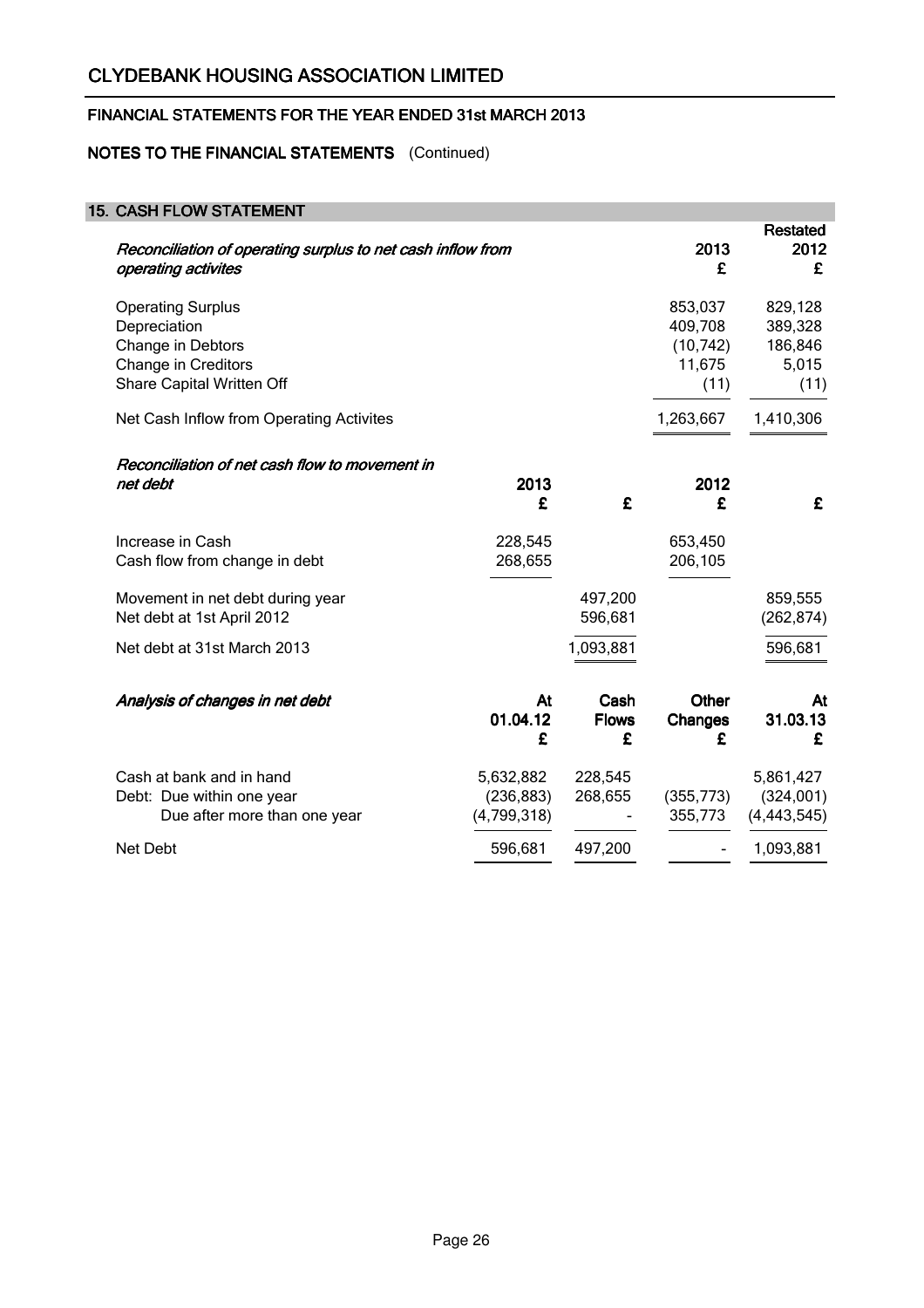## FINANCIAL STATEMENTS FOR THE YEAR ENDED 31st MARCH 2013

NOTES TO THE FINANCIAL STATEMENTS (Continued)

### 16.SHARE CAPITAL

| Shares of £1 each Issued and Fully Paid<br>At 1st April 2012 | 182       |
|--------------------------------------------------------------|-----------|
| Issued in year<br>Cancelled in year                          | 4<br>(11) |
| At 31st March 2013                                           | 175       |

Each member of the Association holds one share of £1 in the Association. These shares carry no rights to dividend or distributions on a winding up. When a shareholder ceases to be a member, that person's share is cancelled and the amount paid thereon becomes the property of the Association. Each member has a right to vote at members' meetings.

#### 17. RESERVES

| (a) Designated Reserves                                                   | <b>Major</b><br><b>Repairs</b><br>£ | Total<br>£            |
|---------------------------------------------------------------------------|-------------------------------------|-----------------------|
| At 31st April 2012 (as restated)<br>Transfer to / (from) Revenue Reserves | 10,135,486<br>817.447               | 10,135,486<br>817,447 |
| At 31st March 2013                                                        | 10,952,933                          | 10,952,933            |
| (b) Revenue Reserves                                                      |                                     | Total<br>£            |
| At 1st April 2012                                                         |                                     | 500.000               |
| Surplus for the year                                                      |                                     | 817.447               |
| Transfer (to) / from Designated Reserves                                  |                                     | (817, 447)            |
| At 31st March 2013                                                        |                                     | 500,000               |

## 18. HOUSING STOCK

| The number of units of accommodation in management | 2013  | 2012  |
|----------------------------------------------------|-------|-------|
| at the year end was:-                              | No.   | No.   |
| General Needs - New Build                          | 939   | 936   |
| - Rehabilitation                                   | 135   | 135   |
| <b>Shared Ownership</b>                            | 56    | 59    |
|                                                    | 1.130 | 1.130 |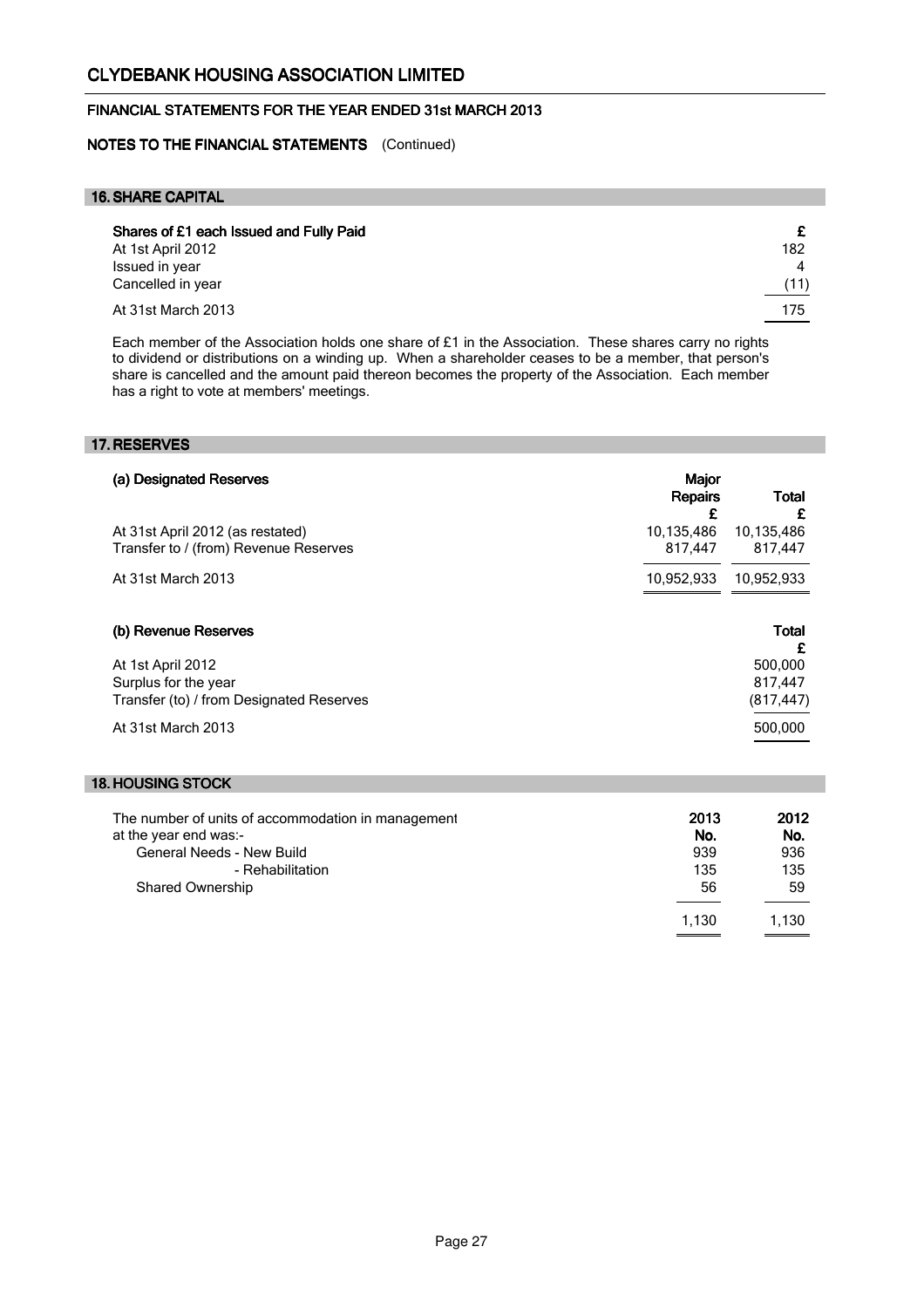### NOTES TO THE FINANCIAL STATEMENTS (Continued)

### 19. RELATED PARTY TRANSACTIONS

Members of the Management Committee are related parties of the Association as defined by Financial Reporting Standard 8.

The related party relationships of the members of the Management Committee is summarised as follows:

6 members are tenants of the Association

4 members are factored owners

2 members are relevant local councillors

Those members that are tenants of the Association have tenancies that are on the Association's normal tenancy terms and they cannot use their positions to their advantage.

Governing Body Members cannot use their position to their advantage. Any transactions between the Association and any entity with which a Governing Body Member has a connection with is made at arm's length and is under normal commercial terms.

| 20. FIXED ASSET INVESTMENT |      |
|----------------------------|------|
| 2013                       | 2012 |
|                            |      |

#### Investments in Subsidiaries

The Association has a 100% owned subsidiary CHA Power Limited. The relationship between the Association and its subsidiary is set out in an independence agreement between both parties.

#### Cost

| As at 1st April 2013 & 1st April 2012                               | 2,328,850              | 2,328,850             |
|---------------------------------------------------------------------|------------------------|-----------------------|
| Impairment<br>As at 1st April 2012<br>Reversal of impairment charge | (2,017,825)<br>(9.161) | (2,003,651)<br>14,174 |
| As at 1st April 2012                                                | (2.026.986)            | (1,989,477)           |
| As at 31st March 2013 & 31st March 2012                             | 301,864                | 311,025               |

In the opinion of the Management Committee the aggregate value of the assets of the subsidiary is not less than the aggregate of the amounts at which those assets are stated in the Association's balance sheet.

The aggregate amount of capital and reserves and the results of CHA Power Limited for the year ended 31st March 2013 were as follows:

|                            | 2013     | 2012              |
|----------------------------|----------|-------------------|
|                            |          | £                 |
| Capital & Reserves         | 301,864  | 311,025           |
| (Loss)/Profit for the year | (9, 161) | 14,628<br>_______ |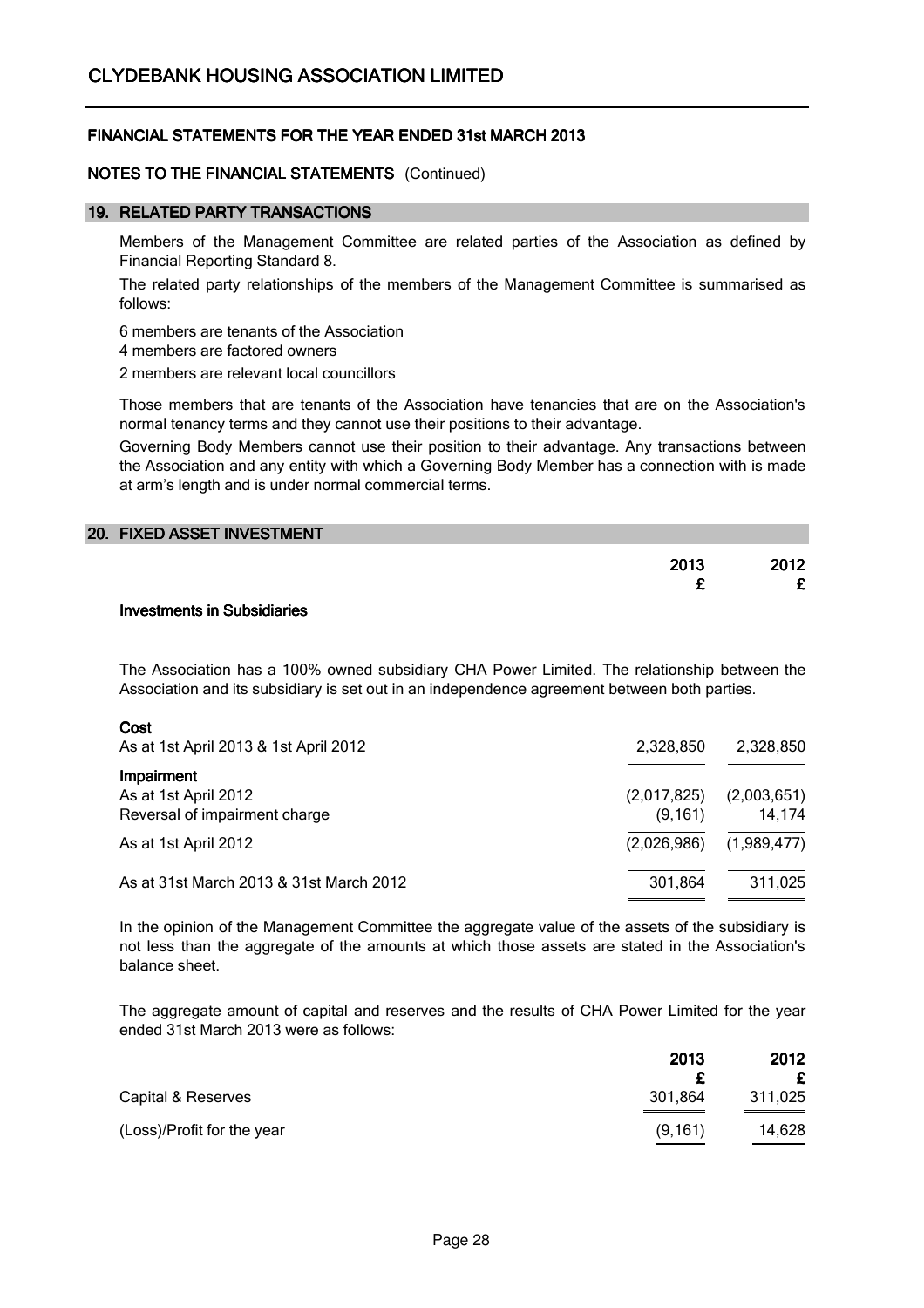## NOTES TO THE FINANCIAL STATEMENTS (Continued)

### 21. RETIREMENT BENEFIT OBLIGATIONS

#### **General**

Clydebank Housing Association Limited participates in the Scottish Housing Association Pension Scheme (the scheme).

The Scheme is a multi-employer defined benefit scheme. The Scheme is funded and is contracted out of the state scheme.

The Scheme offers five benefit structures to employers, namely:

• Final salary with a 1/60th accrual rate.

- Career average revalued earnings with a 1/60th accrual rate
- Career average revalued earnings with a 1/70th accrual rate
- Career average revalued earnings with a 1/80th accrual rate
- Career average revalued earnings with a 1/120th accrual rate, contracted in

An employer can elect to operate different benefit structures for their active members (as at the first day of April in any given year) and their new entrants. An employer can only operate one open benefit structure at any one time. An open benefit structure is one which new entrants are able to join.

Clydebank Housing Association Limited has elected to operate the final salary with a 1/60th accrual rate benefit structure for active members as at 31st March 2013 and the final salary with a 1/60th accrual rate benefit structure for new entrants from 1st April 2013.

The Trustee commissions an actuarial valuation of the Scheme every three years. The main purpose of the valuation is to determine the financial position of the Scheme in order to determine the level of future contributions required, so that the Scheme can meet its pension obligations as they fall due.

The actuarial valuation assesses whether the Scheme's assets at the valuation date are likely to be sufficient to pay the pension benefits accrued by members as at the valuation date. Asset values are calculated by reference to market values. Accrued pension benefits are valued by discounting expected future benefit payments using a discount rate calculated by reference to the expected future investment returns.

During the accounting period Clydebank Housing Association Limited paid contributions at the rate of 9.6% of pensionable salaries. Member contributions were 9.6%.

As at the balance sheet date there were 17 active members of the Scheme employed by Clydebank Housing Association Limited. The annual pensionable payroll in respect of these members was £544,558. Clydebank Housing Association Limited continues to offer membership of the Scheme to its employees.

It is not possible in the normal course of events to identify the share of underlying assets and liabilities belonging to individual participating employers as the scheme is a multi-employer arrangement where the assets are co-mingled for investment purposes, benefits are paid from the total scheme assets, and the contribution rate for all employers is set by reference to the overall financial position of the scheme rather than by reference to individual employer experience. Accordingly, due to the nature of the Scheme, the accounting charge for the period under FRS17 represents the employer contribution payable.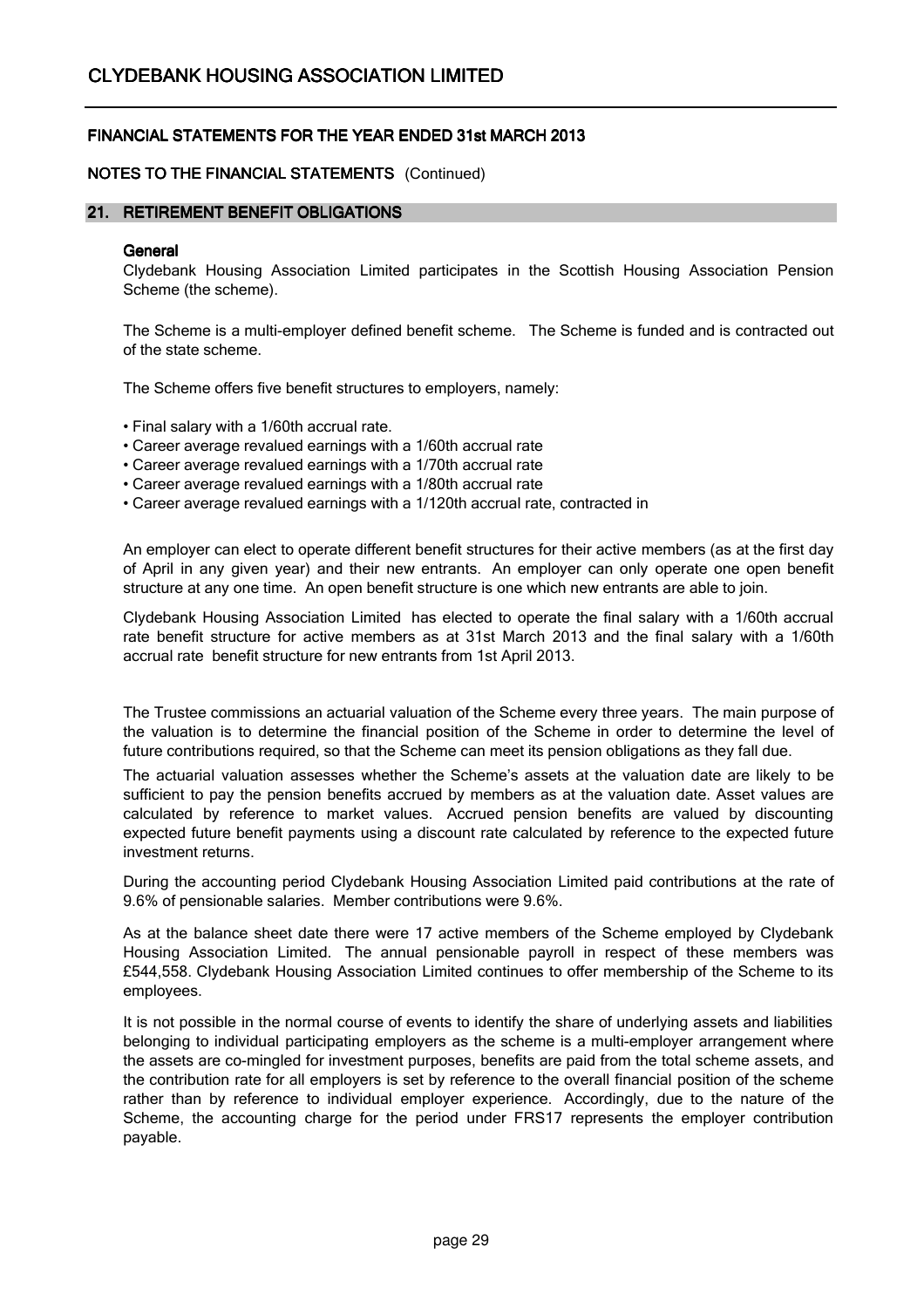## NOTES TO THE FINANCIAL STATEMENTS (Continued)

### 21. RETIREMENT BENEFIT OBLIGATIONS (Continued)

The last formal valuation of the Scheme was performed as at 30th September 2012 by a professionally qualified actuary using the Projected Unit Credit method. This valuation is due to be finalised by December 2013. However, draft results have been published. The market value of the Scheme's assets at the valuation date was £394m. The draft valuation revealed a shortfall of assets compared with the value of liabilities of £304m (equivalent to a past service funding level of 56.4%).

#### Financial **Assumptions**

The financial assumptions underlying the valuation as at 30th September 2012 have not yet been published, but the assumptions at 2009 were as follows:

 $\sim$   $\sim$ 

|                                                                                                                                                                                          | 70 p.a.    |
|------------------------------------------------------------------------------------------------------------------------------------------------------------------------------------------|------------|
| - Investment return pre-retirement                                                                                                                                                       | 7.4        |
| - Investment return post-retirement - non pensioners                                                                                                                                     | 4.6        |
| - Investment return post-retirement - pensioners                                                                                                                                         | 4.8        |
| - Rate of Salary increases                                                                                                                                                               | 4.5        |
| - Rate of pension increases:<br>pension accrued pre 6 April 2005 in excess of GMP<br>pension accrued from 6 April 2005<br>(for leavers before 1 October 1993 pension increases are 5.0%) | 2.9<br>2.2 |
| - Rate of price inflation                                                                                                                                                                | 3.0        |

The valuation was carried out using the SAPS (S1PA) All pensioners Year of Birth Long Cohort with 1% p.a. minimum improvement for non-pensioners and pensioners. The table below illustrates the assumed life expectancy in years for pension scheme members at age 65 using these mortality assumptions:

|                | Males               | Females             |
|----------------|---------------------|---------------------|
|                | Assumed life        | Assumed life        |
|                | expectancy in years | expectancy in years |
|                | at age 65           | at age 65           |
|                |                     |                     |
| Non-pensioners | 18.1                | 20.6                |
| Pensioners     | IR 1                | 20 G                |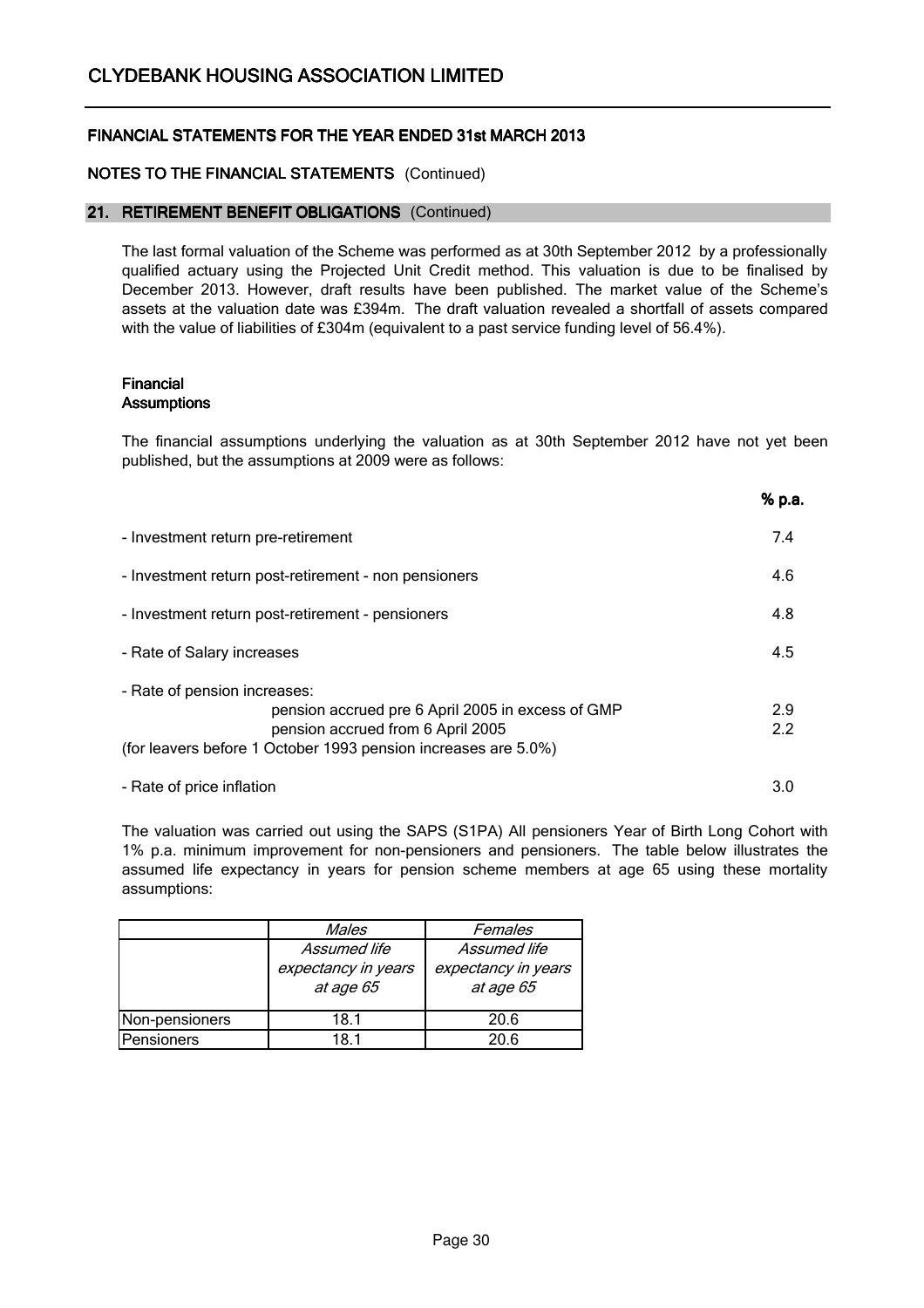## NOTES TO THE FINANCIAL STATEMENTS (Continued)

#### 21. RETIREMENT BENEFIT OBLIGATIONS (Continued)

#### Valuation Results

The long-term joint contribution rates required from employers and members to meet the cost of future benefit accrual were assessed as:

| Benefit Structure     | Long-term joint contribution<br>rate (% of pensionable |
|-----------------------|--------------------------------------------------------|
| Final salary - 60ths  | 19.2                                                   |
| Career average 60ths  | 17.1                                                   |
| Career average 70ths  | 14.9                                                   |
| Career average 80ths  | 13.2                                                   |
| Career average 120ths | 9.4                                                    |

If an actuarial valuation reveals a shortfall of assets compared to liabilities the Trustee must prepare a recovery plan setting out the steps to be taken to make up the shortfall.

The Trustees are currently reviewing the progress of the Recovery Plan and will be supplying updated contribution figures to members in due course. However, they have indicated that the deficit will be based on each member's share of the deficit and that the average increase would (if there is no change in the recovery plan period) be in the region of 153%.

As a result of Pension Scheme legislation there is a potential debt on the employer that could be levied by the Trustee of the Scheme. The debt is due in the event of the employer ceasing to participate in the Scheme or the Scheme winding up.

The debt for the Scheme as a whole is calculated by comparing the liabilities for the Scheme (calculated on a buyout basis i.e. the cost of securing benefits by purchasing annuity policies from an insurer, plus an allowance for expenses) with the assets of the Scheme. If the liabilities exceed assets there is a buy-out debt.

The leaving employer's share of the buy-out debt is the proportion of the Scheme's liability attributable to employment with the leaving employer compared to the total amount of the Scheme's liabilities (relating to employment with all the currently participating employers). The leaving employer's debt therefore includes a share of any "orphan" liabilities in respect of previously participating employers. The amount of the debt therefore depends on many factors including total Scheme liabilities, Scheme investment performance, the liabilities in respect of current and former employees of the employer, financial conditions at the time of the cessation event and the insurance buy-out market. The amounts of debt can therefore be volatile over time.